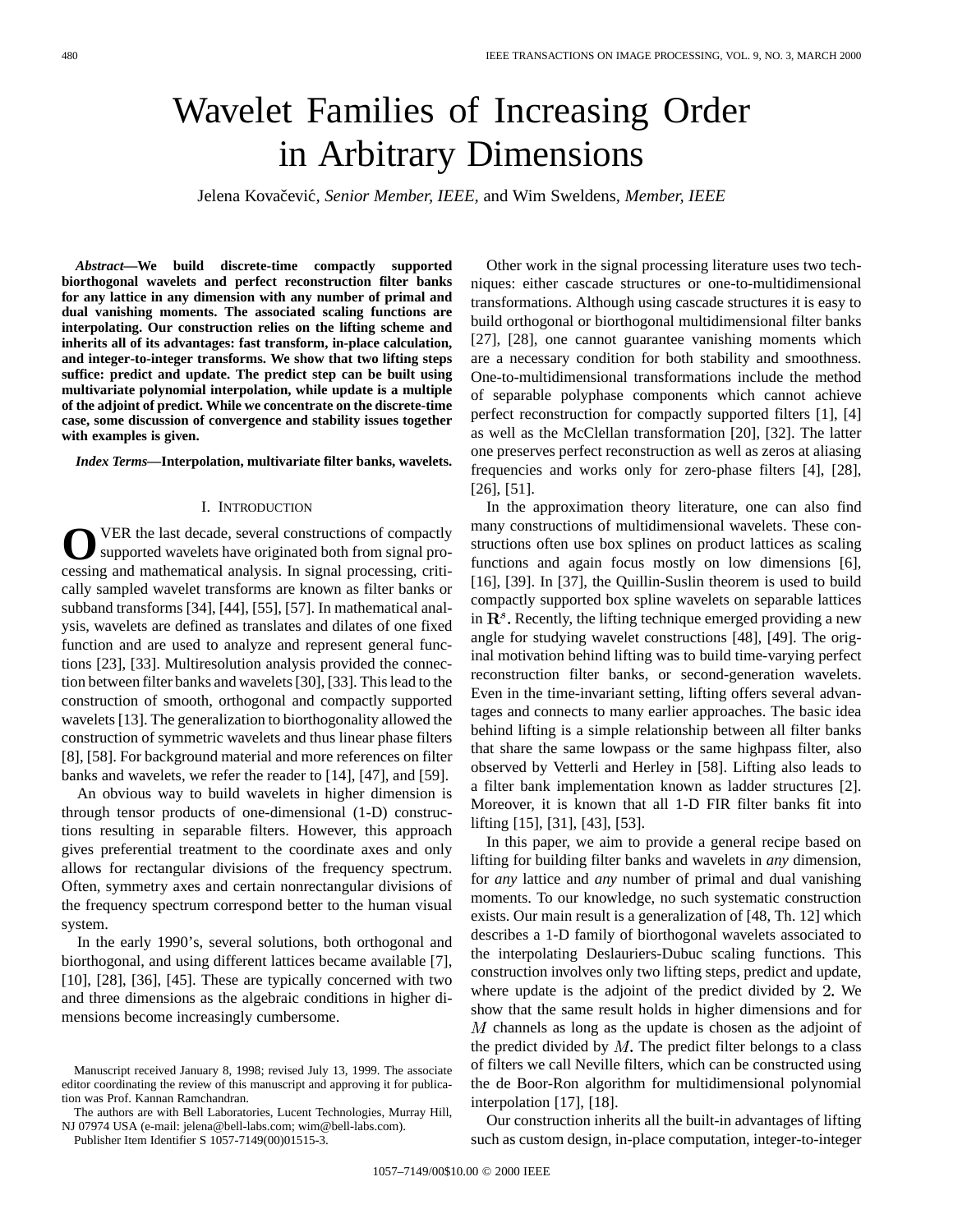transforms, and speed, the last one being particularly important in multiple dimensions. We show that the speed-up due to lifting is a factor  $M$  on the synthesis side, while it is at most two on the analysis side. As our construction results in interpolating scaling functions and halfband filters, it connects naturally to multidimensional interpolating subdivision [21], [38]. Our techniques allow the construction of a wavelet basis associated with any interpolating scaling function. Also, all wavelets built from interpolating scaling functions fit into our predict/update lifting framework.

This paper is organized as follows. Section I contains background material including an overview of multiresolution analysis in the multivariate case. Section II introduces Neville filters and shows how to build them. We then present our main result in two stages. Sections III deals with the two-channel case and contains several examples. The two-channel case sets the stage for the construction in the  $M$ -channel setting, presented in Section IV again including several examples. Finally, Section V discusses the fast transform algorithm.

# II. NOTATION AND BACKGROUND MATERIAL

# *A. Signals and Operators*

A signal  $x$  is a sequence of real-valued numbers indexed by the index set  $K$ 

$$
x = \{x_k \in \mathbf{R} | k \in \mathcal{K}\} \in \mathbf{R}^{\mathcal{K}}
$$

where  $\mathcal K$  can be either a finite or an infinite set. In this paper, we focus on signals defined on a lattice in  $d$ -dimensional Euclidean space and thus always take  $K = \mathbb{Z}^d$ . We say that a sequence is finite if only a finite number of  $x_k$  are nonzero.

For two sequences x and y of  $\ell^2 = \ell^2(\mathcal{K})$ , we use the standard inner product  $\langle x, y \rangle$ . We often work with linear operators A:  $\ell^2 \to \ell^2$  and define the adjoint (or transpose) of A to be the operator  $A^*$  so that  $\langle Ax, y \rangle = \langle x, A^* y \rangle$  for all x and y in  $\ell^2$ . Let  $\pi(x)$  be a multivariate polynomial (with  $x \in \mathbf{R}^d$ ). Let  $\pi(\mathbf{Z}^d)$  (or  $\pi$  for short) be the sequence formed by evaluating this polynomial on the lattice  $\mathbf{Z}^{d}$ 

$$
\pi = \pi(\mathbf{Z}^d) = \{\pi(k) | k \in \mathbf{Z}^d\}.
$$

We use  $\Pi_n$  to denote the space of all polynomial sequences of total degree strictly less than  $n$ .

#### *B. One-Dimensional Filters*

When a linear operator  $\tilde{A}$  is time invariant we call it a filter. Its action is convolution with the impulse response sequence  ${a_k|k \in \mathcal{K} = \mathbf{Z}}$ 

$$
(Ax)_l = (a * x)_l = \sum_{k \in \mathcal{K}} a_{l-k} x_k.
$$

In this work, we assume all impulse responses to be finite, that is,  $A$  is an FIR filter; therefore, the action of a filter on a polynomial sequence is well defined.

The  $z$ -transform of the impulse response sequence is a Laurent polynomial

$$
A(z) = \sum_{k} a_k z^{-k}.
$$

If we let  $z = e^{i\omega}$  then  $A(e^{i\omega})$  becomes the discrete-time Fourier transform of the impulse response. Note that we use capital letters to denote operators as well as Fourier transforms of sequences. The meaning will be clear from the context.

We often use differentiation with respect to  $\omega$  to make statements about filters. It is convenient to define a scaled version of the differentiation operator as

$$
\Delta = \frac{d}{i \, d\omega}.
$$

We also combine this symbol with the  $z$  notation. Keep in mind that the differentiation is always with respect to  $\omega$  and that z is nothing more than a place holder for  $e^{i\omega}$ . For example,  $z^{\alpha}$  is simply  $e^{i\alpha\omega}$  and there is no ambiguity even if  $\alpha$  is a noninteger. Thus  $\Delta z^{\alpha} = \alpha z^{\alpha}$  for all real  $\alpha$ . We also define

$$
\Delta^n A(z) = A^{(n)}(z) = \sum_k a_{-k} k^n z^k
$$

so that

$$
\Delta^n A(z^{\alpha}) = \alpha^n A^{(n)}(z^{\alpha}).
$$

## *C. Multidimensional Filters*

In the multidimensional setting  $(\mathcal{K} = \mathbf{Z}^d)$  we can use exactly the same machinery for dealing with filters as in the 1-D case as long as we use the multi-index notation. In other words, we think of an index  $k \in \mathbb{Z}^d$  as a vector  $(k_1, \dots, k_d)$  where  $k_i \in \mathbb{Z}$ . Similarly we think of z as  $(z_1, \dots, z_d)$ , n as  $(n_1, \dots, n_d)$  and  $\alpha$  as  $(\alpha_1, \dots, \alpha_d)$ . Now  $k^n$  and  $z^{\alpha}$  have to be understood as

$$
k^n = \prod_{j=1}^d k_j^{n_j}
$$
, and  $z^\alpha = \prod_{j=1}^d z_j^{\alpha_j}$ . (1)

The size of a multi-index is

$$
|n| = \sum_{j=1}^d n_j,
$$

so that the degree of the monomial  $x^n = x_1^{n_1} \cdots x_d^{n_d}$  is |n|. The differentiation operator is given by

$$
\Delta^n = \frac{\partial^{|n|}}{i^{|n|}\,\partial\omega_1^{n_1}\cdots\partial\omega_d^{n_d}}.
$$

If we adhere to these rules, it is still true, as in one dimension, that

$$
\Delta^n A(z) = A^{(n)}(z) = \sum_k a_{-k} k^n z^k \text{ and}
$$

$$
\Delta^n A(z^{\alpha}) = \alpha^n A^{(n)}(z^{\alpha}).
$$
 (2)

Note that the above equations are vector equations. We will also use 1 to stand for  $(1, \dots, 1) \in \mathbb{Z}^d$ .

## *D. Lattices and Sublattices*

If D is a  $d \times d$  matrix with integer coefficients, we can find a sublattice of  $\mathcal{K} = \mathbf{Z}^d$  as  $D\mathbf{Z}^d$ . The determinant of D is an integer denoted by  $M$ ,  $|D| = M \in \mathbb{Z}$ . Then there are  $(M - 1)$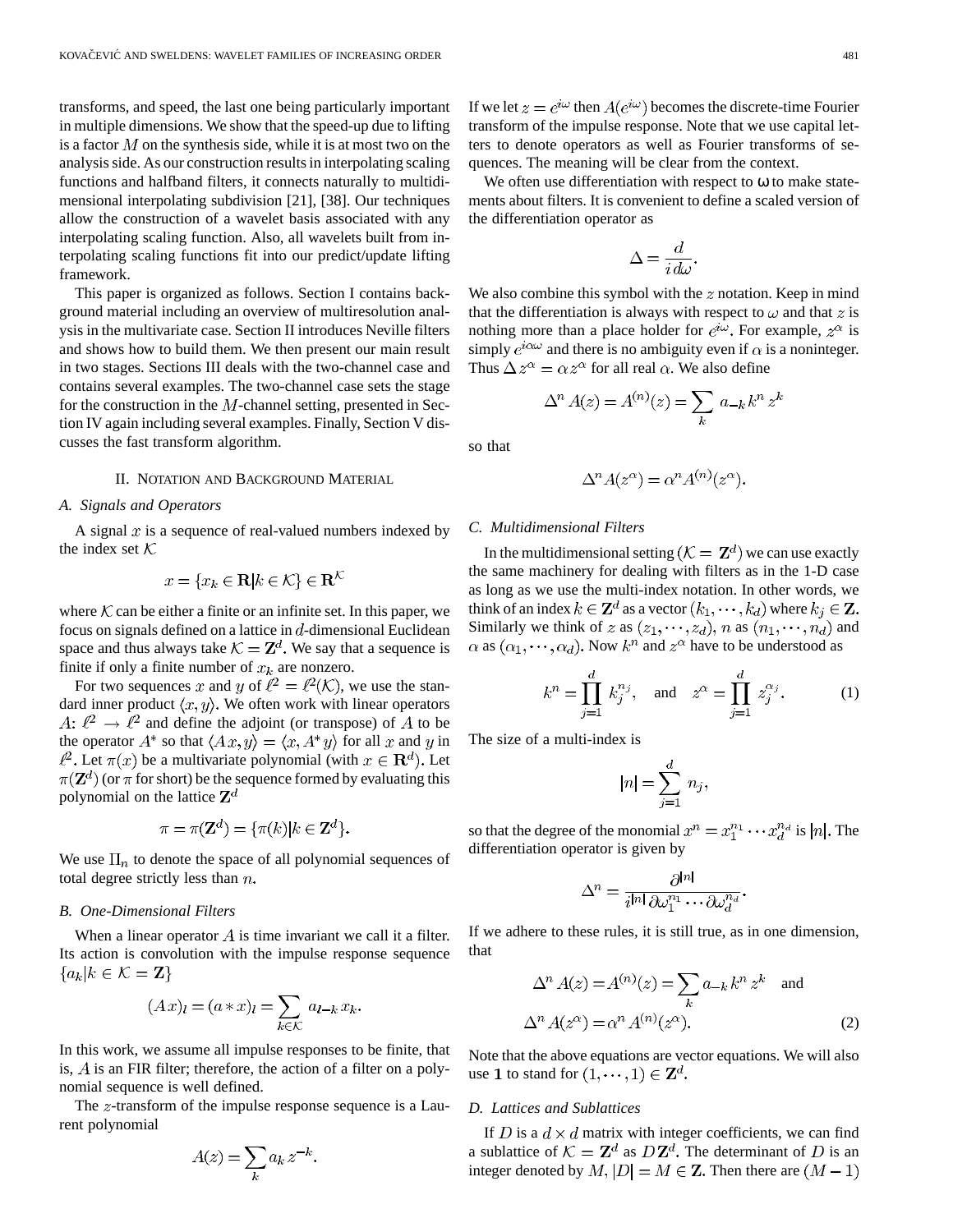distinct cosets each of the form  $D\mathbf{Z}^d + t_i$  with  $t_i \in \mathbf{Z}^d$  and  $1 \leq j \leq M - 1$ . We know that

$$
\mathbf{Z}^d = \bigcup_{j=0}^{M-1} \left( D\, \mathbf{Z}^d + t_j \right)
$$

where  $t_0 = 0$  and the union is disjoint. The  $t_j$  are unique if we restrict  $D^{-1} t_i$  to be in the unit hypercube  $[0, 1]^d$ . Given a lattice  $\mathcal{L} = \mathcal{D} \mathbf{Z}^d + t$ , we can sample a polynomial on this lattice as

$$
\pi(\mathcal{L}) = \{\pi(D\mathcal{K} + t)|\mathcal{K} \in \mathbf{Z}^d\}.
$$

Note that  $\pi(\mathcal{L}) \in \mathbb{R}^{\mathbb{Z}^d}$ ; hence, it is a sequence indexed by  $\mathbb{Z}^d$ and not by  $\mathcal{L}$ . We also introduce  $\downarrow$   $D: \mathbb{R}^{\hat{\mathcal{K}}} \to \mathbb{R}^{D\mathcal{K}}$  that is, the downsampling operator connected with the dilation matrix  $D$ . Its adjoint is the upsampling operator  $\uparrow$  D. To define upsampling in the z-domain we need to define  $z^D$  as

$$
z^{D} = \{z^{d_1}, z^{d_2}, \cdots, z^{d_d}\},\tag{3}
$$

where  $d_i$  is the *i*th column vector of matrix D and  $z^{d_i}$  is as defined in (1).

So far, we only considered data sampled on the canonical lattice  $\mathcal{K} = \mathbb{Z}^d$ . Sometimes, however, the data is sampled on a more general lattice  $\mathcal{K} = \Gamma \mathbf{Z}^d$ , where  $\Gamma$  is an invertible  $d \times d$ matrix. An example we will use in Section IV-A4 is the twodimensional (2-D) triangular lattice where

$$
\Gamma_{\text{triang}} = \begin{bmatrix} 1 & 1/2 \\ 0 & \sqrt{3}/2 \end{bmatrix} . \tag{4}
$$

We can now find sublattices by premultiplying  $D$  by  $\Gamma$ . Given that our construction relies on polynomial interpolation and cancelation, and that polynomial spaces of fixed degree are invariant under affine transformations, we can, without loss of generality, assume that  $\Gamma$  is the identity. The only place where  $\Gamma$  plays a role is in choosing neighborhoods for the interpolants. We will come back to this in the examples.

# *E. Interpolating Filters*

*Definition 1:* A multidimensional filter  $H$  is an interpolating filter if its impulse response satisfies  $h_{Dk} = \delta_k$ . For example, in one dimension with dilation 2, a filter is interpolating in case  $h_{2k} = \delta_k$ ; this means the filter is zero in all even location except 0. Such filters are also called half band filters. In general, the filter has to be zero in all locations of the 0th coset  $(DZ)$ except the origin. When applying an interpolating filter after upsampling, the values at the original sample locations are left unchanged and the values at the new sample locations are a linear combinations of the values at the old sample locations. To express an interpolating filter in the  $z$ -domain, sum the  $z$ -transform of h along all the cosets; on the  $DZ$  lattice (0th coset) only one term is nonzero. Thus, a filter is interpolating if its  $z$ -transform can be written as

$$
H(z) = 1 + \sum_{i=1}^{M-1} z^{t_i} P_i(z^D)
$$

where  $t_i$  are coset representatives. Such filters are called Mth band filters.

*1) Multiresolution Analysis:* In this section, we study the continuous-time setting. Consider a lattice  $K = \mathbb{Z}^d$  and the M sublattices induced by the dilation matrix  $D$  where  $M = D$ . Consider also a compactly supported scaling function  $\varphi(x) \in$  $L_2(\mathbf{R}^d)$  that satisfies the following refinement relation:

$$
\varphi(x) = \sum_{k \in \mathcal{K}} h_k \, \varphi(D \, x - k)
$$

where the  $h_k$  form the impulse response of a filter  $H$ . The translates and dilates of  $\varphi(x)$  are defined as

$$
\varphi_{j,k}(x) = M^{j/2} \varphi(D^j x - k)
$$
 with  $k \in \mathcal{K} = \mathbb{Z}^d$ .

Using a vector function notation  $\Phi_j = {\{\varphi_{j,k} | k \in \mathcal{K}\}}$  and the filter operations, we can express the refinement relations further as

$$
\Phi_j = M^{-1/2} \mathbf{H} \Phi_{j+1}
$$

where **H** is defined as  $(1, D)$  H. We say that a scaling function is interpolating if it is one at the origin and zero on the other points of the lattice: that is,  $\varphi(k) = \delta_k$ . It is well known that if the scaling function is interpolating then the refinement filter  $H$ is interpolating as well. Note that the converse is not true.

We also consider a dual scaling function  $\widetilde{\varphi}(x)$  and its translates and dilates which are biorthogonal to the primal scaling functions

$$
\langle \widetilde{\varphi}_{j,k}, \widetilde{\varphi}_{j,k'} \rangle = \delta_{k-k'}.
$$

We write the dual refinement relation as  $\widetilde{\Phi}_j = M^{1/2} \widetilde{H} \widetilde{\Phi}_{j+1}$ , where  $H = (\downarrow D) H$ . (Note the different normalization for the dual function.) Biorthogonality then implies that

$$
\mathbf{H}\mathbf{H}^* = 1.
$$

Introduce now  $M-1$  wavelet functions  $\psi_i \in L_2(\mathbf{R}^d)$  with  $1 \leq i \leq M-1$  and their translates and dilates  $\psi_{i,j,k}$ . The wavelet functions satisfy refinement relations given by

$$
\Psi_{i;j} = M^{1/2} \mathbf{G}_i \, \Phi_{j+1}
$$

Our aim now is to find  $H$  and  $G_i$  so that the associated collection of wavelets

$$
\psi_{i,j,k}(x)
$$
 with  $j \in \mathbb{Z}$ ,  $k \in \mathcal{K}$ ,  $1 \leq i \leq M-1$ 

forms an unconditional basis for L<sub>2</sub>( $\mathbf{R}^d$ ). Dual wavelets  $\tilde{\Psi}_i$ exist as well and they also satisfy refinement relations with  $\widetilde{\mathbf{G}}_{i}$ . The dual wavelets are biorthogonal to the primal wavelets so that the expansion of a function  $f \in L(\mathbf{R}^d)$  can be found as

$$
f = \sum_{j \in \mathbf{Z}} \sum_{k \in \mathcal{K}} \sum_{i=0}^{M-1} \langle \widetilde{\psi}_{i;j,k}, f \rangle \psi_{i;j,k}
$$

Wavelet expansions are efficient in the sense that for a large class of functions, the majority of the wavelet coefficients will be small. In particular for smooth functions  $f$ , the error of the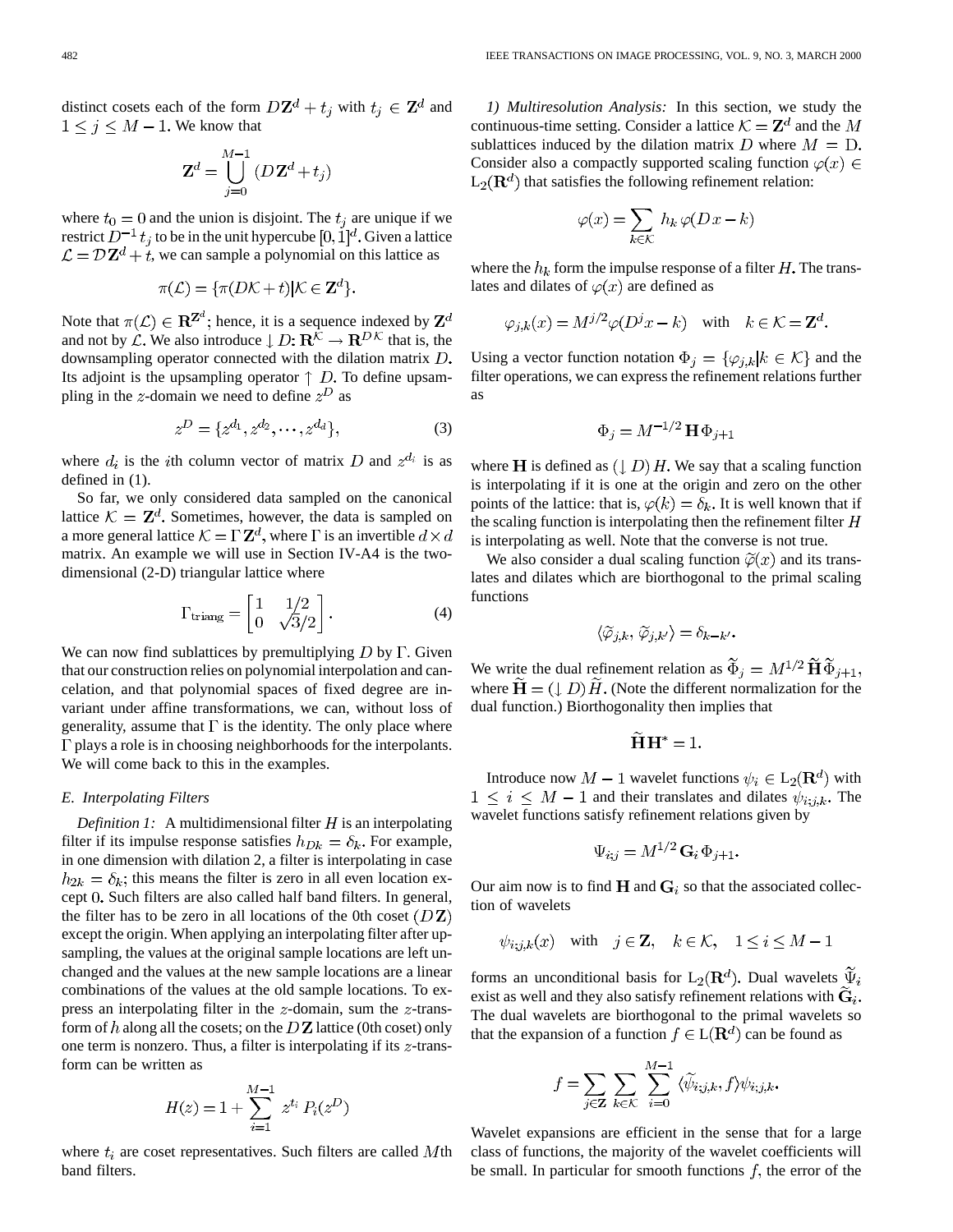

Fig. 1. Suppose we are given a polynomial  $\pi$  of order  $n < N$  sampled on the lattice of integers Z. A Neville filter P of order N applied to this sampled sequence (points on the solid line) results in a sequence that can be obtained by sampling the same polynomial, just offset by τ (points on the dashed line).

wavelet expansions decays as  $M^{-j\tilde{N}}$  where  $\tilde{N}$  is the number of vanishing moments of the dual wavelets, that is

$$
\int x^p \widetilde{\psi}_i(x) dx = 0 \quad \text{for } |p| < \widetilde{N}.
$$

U

This is equivalent to the primal scaling functions being able to reproduce polynomials up to degree  $N$  exactly. Similarly, the primal wavelet has  $N$  vanishing moments and the dual scaling functions can reproduce polynomials up to degree  $N$ . In Section III, we go into more detail on the interaction of filter banks with polynomials.

The above properties of the scaling function and wavelets can be easily translated to the filter sequences of the refinement relations. The vanishing moments conditions imply that  $(1 \le i \le M - 1)$ 

$$
\tilde{\mathbf{G}}_i \pi = 0, \quad \text{for } \pi \in \Pi_{\widetilde{N}}, \quad \text{and}
$$
  
\n
$$
\mathbf{G}_i \pi = 0, \quad \text{for } \pi \in \Pi_N.
$$
 (5)

These conditions are sometimes referred to as "sum rules" and are closely related to the approximation order of the scaling function [24].

The biorthogonality requirements imply that

$$
\mathbf{H}^* \widetilde{\mathbf{H}} + \sum_{i=1}^{M-1} \mathbf{G}_i^* \mathbf{G}_i = 1.
$$
 (6)

*2) Convergence and Smoothness of Scaling Functions:* A multiresolution analysis implies the existence of a perfect reconstruction filter bank with filters  $H, \tilde{H}, G$ , and  $\tilde{G}$ . On the other hand, given a perfect reconstruction filter bank, an associated multiresolution analysis may not always exist, i.e., the wavelets may not form a stable basis or even belong to  $L_2$ . The existence of a basis depends on the spectrum of the transfer operator  $\mathbf T$ and the dual transfer operator  $T$ , where

$$
\mathbf{T} = (\downarrow D) M^{-1} H H^* \quad \text{and} \quad \widetilde{\mathbf{T}} = (\downarrow D) M \widetilde{H} \widetilde{H}^* . \quad (7)
$$

The following result is known.

*Theorem 2:* If  $N$  and  $N$  are at least one and the transfer operator and dual transfer operator have all eigenvalues  $|\lambda| < 1$ except for a simple eigenvalue  $\lambda = 1$ , then an associated multiresolution and a stable biorthogonal wavelet basis exist.

This combines results relating the stability of the wavelet basis to the Sobolev regularity of the functions [12] and results relating the Sobolev regularity to the spectrum of the transfer operator [9], [25], [40]. If the filters are FIR, then this condition can be checked by computing the eigenvalues of a finite matrix, the size of which depends on the length of the filters.

To actually compute the Sobolev regularity, we need to find the transfer operator  $T$  and its invariant submatrix  $T_r$ . Then we compute the eigenvalues of  $T_r$  and use the fact that an estimate of the lower bound on the Sobolev exponent is given by [9]

$$
\frac{\log \rho}{2 \log \lambda_{\max}} \le s \le \frac{\log \rho}{2 \log \lambda_{\min}} \tag{8}
$$

where  $\lambda_{\text{max}}, \lambda_{\text{min}}$  are the maximum and minimum eigenvalues of the dilation matrix, respectively, and  $\rho$  is the maximum nonspecial eigenvalue of  $T_r$ . Special eigenvalues are eigenvalues that correspond to a polynomial left eigenvector (see [47] for a discussion of the role of special eigenvalues).

## III. NEVILLE FILTERS

We introduce a class of filters which is crucial in the constructions of filter banks and wavelets using lifting. Since these filters are closely connected to polynomial interpolation, we call them Neville filters in honor of Neville and his algorithm for 1-D polynomial interpolation, see, e.g., [46]. We show how Neville filters generalize well-known filters such as Coiflets and Deslauriers-Dubuc filters.

A Neville filter applied to a polynomial sampled on a lattice results in that same polynomial, but now sampled on the original lattice offset by  $\tau$  (see Fig. 1). More precisely, we have the following.

*Definition 3:* A filter  $P$  is a Neville filter of order  $N$  with shift  $\tau \in \mathbf{R}^d$  if

$$
P \pi(\mathbf{Z}^d) = \pi(\mathbf{Z}^d + \tau), \quad \text{for } \pi \in \Pi_N.
$$
 (9)

Note that  $\tau$  need not be an integer vector.

Consider a simple example of a linear polynomial  $\pi(t)$  =  $t + a$  sampled on the integers  $\pi(\mathbf{Z}) = k + a, k \in \mathbf{Z}$ . We show that the filter P with  $p_0 = p_{-1} = 1/2$  is a Neville filter of order 2 with shift 1/2. To that end, we convolve  $\pi(\mathbf{Z})$  with P as in (9) (we perform the convolution in the  $z$ -domain since it then amounts to simple multiplication)

$$
P(z) \cdot \Pi(z) = (1/2 + 1/2z) \cdot \sum_{k} (k + a) \cdot z^{-k}
$$

$$
= \frac{1}{2} \sum_{k} (2k + 2a + 1) \cdot z^{-k}
$$

$$
= \sum_{k} (k + a + 1/2) \cdot z^{-k}.
$$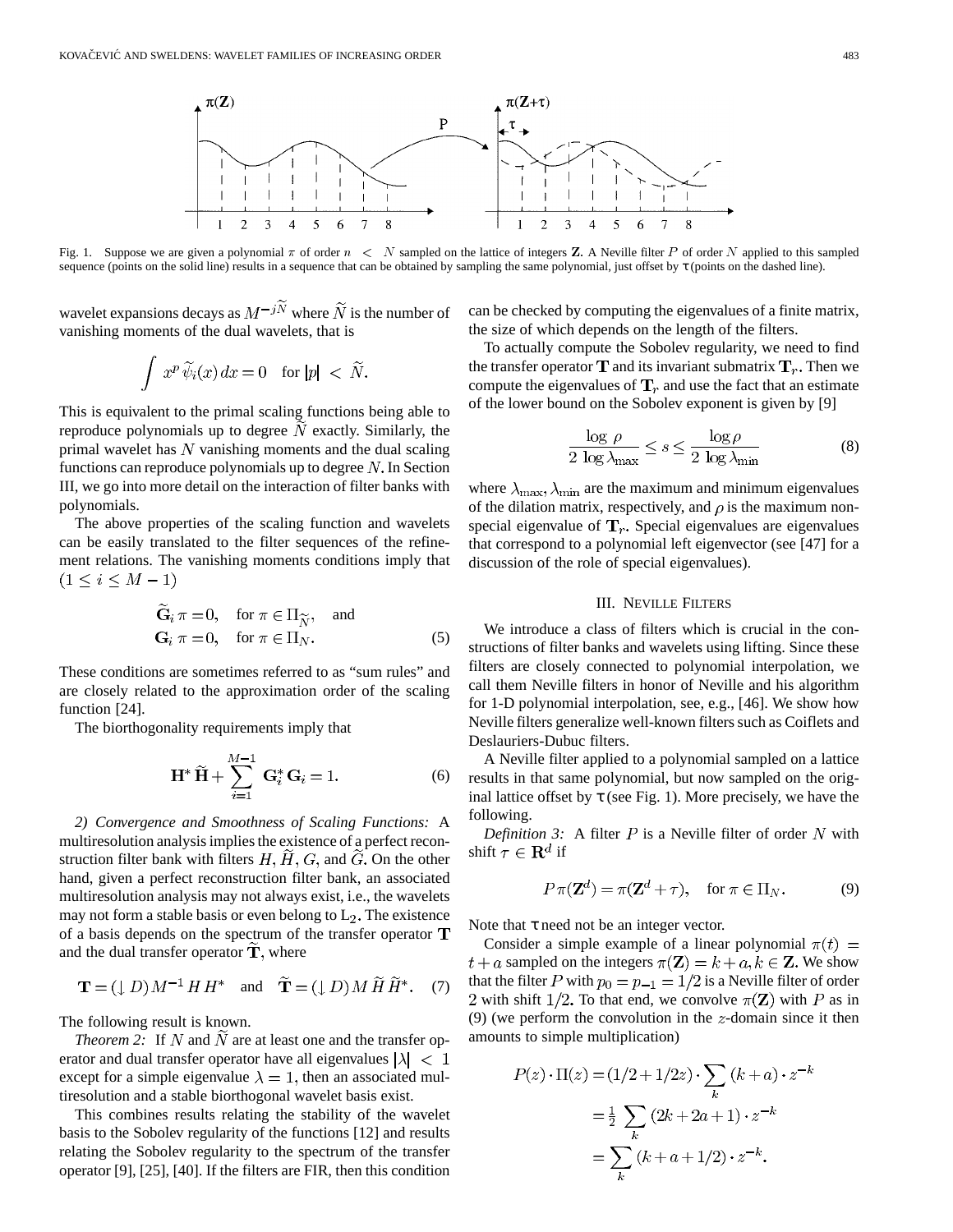This last expression is the z-transform of  $\pi(\mathbf{Z} + 1/2)$  which means that  $P$  is a Neville filter with shift  $1/2$ . Let us find the equivalent of (9) in terms of the impulse response  $\{p_k\}$ . Substitute a monomial  $x^n$  into (9)

$$
\sum_{k} p_{-k} (l+k)^n = (l+\tau)^n \quad \text{for } |n| \; < \; N.
$$

Given that polynomial spaces are shift invariant it is sufficient to consider  $l = 0$ 

$$
\sum_{k} p_{-k} k^{n} = \tau^{n}, \quad \text{for } |n| < N \tag{10}
$$

where according to (2), the left-hand side is equal to  $P^{(n)}(1)$ . We thus showed the following proposition.

*Proposition 4:* A filter  $P$  is a Neville filter of order  $N$  with shift  $\tau$  if and only if its impulse response satisfies

$$
\sum_{k} p_{-k} k^{n} = P^{(n)}(1) = \tau^{n}, \text{ for } |n| < N.
$$

Continuing our simple example from above, let us check the condition of Proposition 4. We need to show that

$$
\sum_k\ p_{-k}\,k^n=(\tfrac12)^n,\quad\text{for}\ |n|\,<\,2
$$

We have that

*n* = 0: 
$$
p_0 \cdot 0^0 + p_{-1} \cdot 1^0 = \frac{1}{2} + \frac{1}{2} = 1 = (\frac{1}{2})^0
$$
,  
\n*n* = 1:  $p_0 \cdot 0^1 + p_{-1} \cdot 1^1 = 0 + \frac{1}{2} = \frac{1}{2} = (\frac{1}{2})^1$ .

Note that the scalar multiple of a Neville filter is not a Neville filter. The next proposition shows that the adjoint of a Neville filter, that is, the filter obtained by time-reversing its impulse response and thus replacing z with  $z^{-1}$ , is a Neville filter as well.

*Proposition 5:* If  $P$  is a Neville filter of order  $N$  with shift τ, then  $P^*$  is a Neville filter of order N with shift  $-τ$ .

*Proof:* Let q be the impulse response of  $P^*$ . Then Given that  $\Delta z^{-1} = -z^{-1}$ , it follows from Proposition 4 that

$$
Q^{(n)}(\mathbf{1}) = (-1)^{|n|} P^{(n)}(\mathbf{1}) = (-\tau)^n \text{ for } |n| < N.
$$

The following proposition shows how Neville filters interact: *Proposition 6:* If  $P$  is a Neville filter of order  $N$  with shift τ, and  $P'$  is a Neville filter of order N' with shift  $τ'$ , then  $PP'$ is a Neville filter of order  $\min(N, N')$  with shift  $\tau + \tau'$ .

*Proof:* The proof is left as an exercise to the reader. Proposition 6 also shows that the Neville filters of a fixed order form an Abelian group. We conclude by showing how Neville filters interact with upsampling.

*Proposition 7:* If  $P$  is a Neville filter of order  $N$  with shift  $\tau$ , then  $Q(z) = P(z^D)$  is a Neville filter of order N with shift  $D\tau$ .

# *A. Examples of Neville Filters*

Here we consider some well-known filters that fit into the definition of Neville filters.

TABLE I DESLAURIERS–DUBUC FILTERS FOR ORDERS 1 TO 8: THESE FILTERS ARE THE SHORTEST NEVILLE FILTERS WITH SHIFT  $1/2$ . The Even Order Ones are the Most Interesting as THEY HAVE LINEAR PHASE

|                 | Denominator |    |        |          |       |                          |      |      |                |
|-----------------|-------------|----|--------|----------|-------|--------------------------|------|------|----------------|
| $N \setminus k$ | 3           | 2  |        | $\Omega$ | -1    | $-2$                     | $-3$ | $-4$ |                |
|                 |             |    |        |          |       |                          |      |      |                |
|                 |             |    |        |          |       |                          |      |      |                |
| 3               |             |    | 2      | 6        | -     |                          |      |      | $2^3$          |
|                 |             |    |        | 9        | я     | $\overline{\phantom{a}}$ |      |      | 2 <sup>4</sup> |
| 5               |             | -5 | 60     | 90       | $-20$ |                          |      |      | $2^{7}$        |
| 6               |             | 3  | $-25$  | 150      | 150   | $-25$                    | з    |      | $2^8$          |
|                 |             | 42 | $-175$ | 700      | 525   | $-70$                    |      |      | $2^{10}$       |
| 8               |             | 49 | $-245$ | 1225     | 1225  | $-245$                   | 49   |      | $2^{11}$       |

- 1) The identity filter, where the impulse response is a Kronecker delta pulse, is obviously a Neville filter of order infinity with shift 0. Similarly, a monomial filter  $z<sup>k</sup>$  with  $k \in \mathbb{Z}^d$  is a Neville filter of order infinity with shift k. This shows that we only need to worry about building Neville filters with shifts in the unit hypercube. Any other shift can be obtained by multiplying the original Neville filter with the correct power of  $z$ .
- 2) Deslauriers-Dubuc interpolating subdivision uses filters which can predict the values of a polynomial at the half integers given the polynomial at the integers [19]. Hence these filters are Neville filters with shift  $1/2$ . As an example, let us construct a Neville filter of order  $N = 4$  by solving the following set of equations:

$$
\sum_{k=-2}^{1} p_{-k} k^{n} = 1/2^{n}, \text{ for } 0 \le n < 4
$$

leading to  $P^4(z) = (-z + 9 + 9z^{-1} - z^{-2})/16$ . Table I gives the Deslauriers–Dubuc filters up to order

- 3) We saw that interpolating filters  $H$  can be written as  $H(z) = 1 + z^{-1} P(z^2)$ . If P is a Neville filter of shift 1/2, as are the Deslauriers-Dubuc filters, then we can use the earlier propositions to see that  $H$  is a Neville filter of the same order and shift 0. Given that  $H(z) + H(-z) = 2$ , H has the same number of zeros at  $z = -1$ . Thus H is a Lagrangian halfband filters as defined in [56].
- 4) Every FIR filter is a Neville filter of order  $2$  with the shift equal to the first moment  $\tau = H^{(1)}(1)$ .
- 5) The lowpass orthogonal Daubechies filters [13] of order 2 or more satisfy  $H^{(2)}(1) = (H^{(1)}(1))^2$  [22]. In fact, this is true for any orthogonal lowpass filters of order at least [50]. Consequently, these filters are Neville filters of order 3 with shift their first moment  $H^{(1)}(1)$ .
- 6) Coiflets are filters  $H$  with zero moments up to  $N$ , excluding the zeroth moment which is one,  $H^{(n)}(1) = \delta_n$ for  $n < N$  [14]. They are thus Neville filters of order N with shift zero. Consequently, polynomials of degree less than  $N$  are eigenfunctions of Coiflets. Using Propositions 5 and 6 we see that the autocorrelation of any Neville filter is a Coiflet of the same order.
- 7) Neville filters are closely connected to the one-point quadrature formula from [50]; If a Neville filter has order  $N$ , then the one-point quadrature formula for the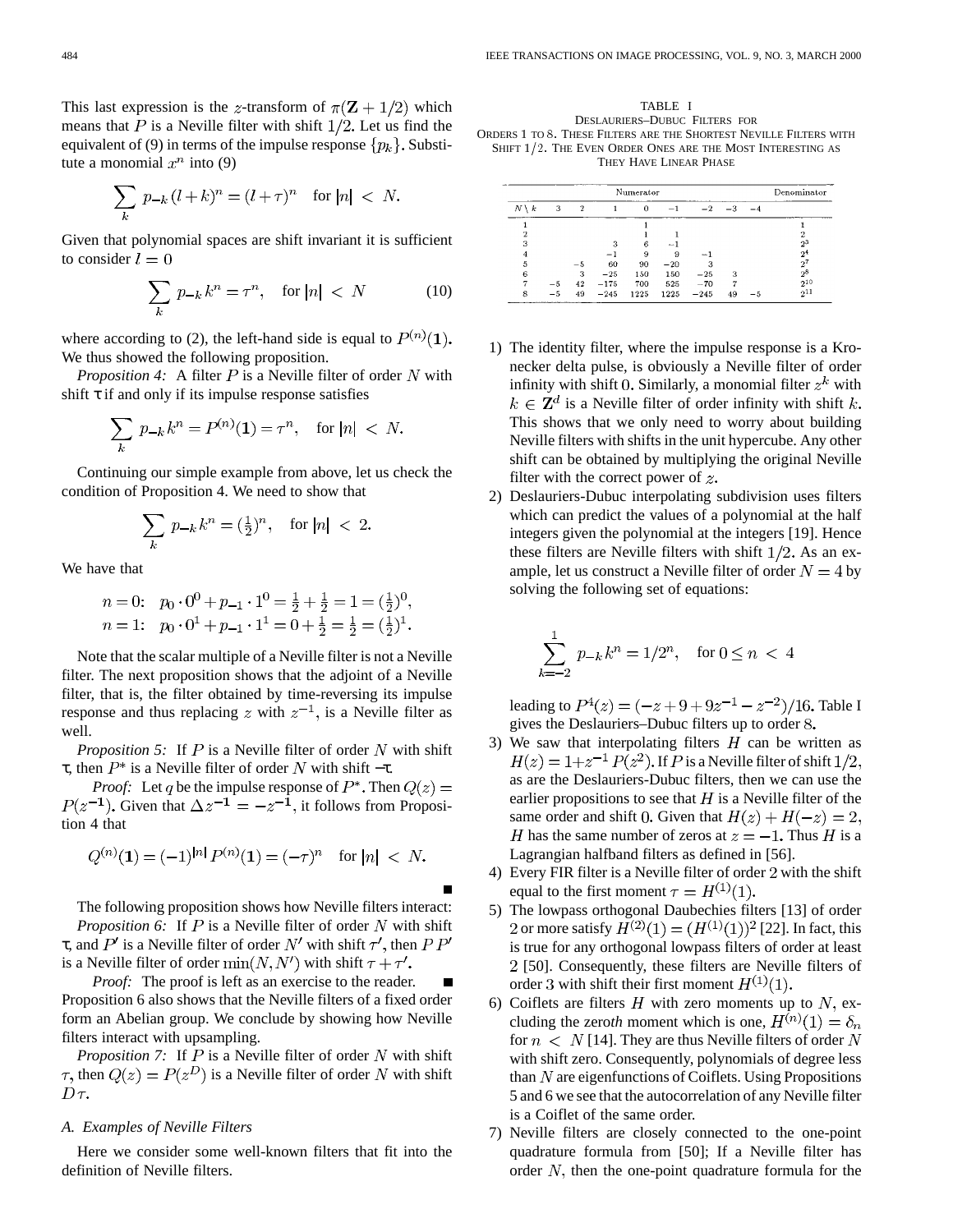

Fig. 2. The d-dimensional two-channel analysis/synthesis filter bank.

corresponding scaling function has degree of accuracy  $N+1$ .

8) The ideal Neville filter with shift  $\tau$  and order infinity is the allpass filter  $z^{\tau}$ . However it is not an FIR filter unless  $\tau$  is an integer vector. One has to be extremely careful by applying such a filter to a polynomial sequence as the summation converges only conditionally. These filters are thus of limited practical use but can be thought of as the limiting case for FIR Neville filters with fixed  $\tau$  as N goes to infinity.

## *B. Construction of Neville Filters*

Building Neville filters in  $d$  dimensions with a certain prescribed order  $N$  and shift  $\tau$  reduces to polynomial interpolation. There are

$$
q = \begin{pmatrix} N + d - 1 \\ d \end{pmatrix} \tag{11}
$$

equations like (10) to satisfy, so one would expect we need  $f =$ q filter taps. To avoid extrapolation one should choose the  $f$ filter taps in the neighborhood of  $\tau$ . The Neville filter can the be found by solving a  $q \times q$  linear system. In one dimension, this system has a Vandermonde matrix and is always invertible. This leads to classic Lagrangian interpolation; Neville's algorithm [46] provides a fast way of computing the interpolant at a given point.

In higher dimensions, the situation is more complex and the linear system is not always solvable. It can either be overdetermined or underdetermined; thus, to achieve order  $N$  one may need either more than  $q$  or less than  $q$  filter taps. For example, consider three points  $(x_1, y_1), (x_2, y_2), (x_3, y_3)$  in the plane  $\mathbb{R}^2$ , each with an associated function value  $z_1$ ,  $z_2$  and  $z_3$ . One would expect there to be a unique plane, given by a linear polynomial  $z = ax + by + c$  that interpolates these points. However, in case the three points  $(x_1, y_1), (x_2, y_2), (x_3, y_3)$  are collinear, infinitely many such planes exist. In this case the interpolation problem reduces to a 1-D problem along the common line the three points are on. In this direction, a unique *quadratic* and *single variable* interpolating polynomial exists. This then can be extended to a unique solution in two dimensions by letting the polynomial be constant in the direction orthogonal to the common line.

This example shows that the degree of interpolation depends not only on the *number* of interpolation points but also on their *geometric configuration*. It is not clear a priori how many interpolation points and which geometric configurations are needed to uniquely solve the interpolation problem for a space of polynomials up to a certain degree. de Boor and Ron provide an elegant solution by posing the question differently [17], [18]. As opposed to fixing the degree of the polynomial space and then asking which configurations are possible, they fix a configuration of points and then find a space of polynomials in which to solve the interpolation problem. The particular space depends on the configuration of the points, but for any values at the points, there is a unique interpolating polynomial from the space. An efficient algorithm to evaluate this polynomial exists.

To construct Neville filters, we follow the same strategy. We first fix a neighborhood of points around  $\tau$  and use the de Boor–Ron algorithm to compute the space in which the interpolation problem can be solved. The order  $N$  is then found as the largest N for which  $\Pi_N$  belongs to the space. If we want to get a larger  $N$ , we enlarge the original neighborhood until the desired  $N$  is obtained.

# IV. TWO-CHANNEL INTERPOLATING FILTER BANKS

To simplify the exposition, we first consider two-channel filter banks. Once the construction in the two-channel case is clear the  $M$ -channel case can easily be understood.

The framework for a two-channel filter bank is depicted in Fig. 2. It involves two analysis filters  $\hat{H}$  (lowpass) and  $\hat{G}$  (highpass) and two synthesis filters  $H$  (lowpass) and  $G$  (highpass). As before, let

$$
\mathbf{H} = (\downarrow D)H, \qquad \mathbf{G} = (\downarrow D)G
$$

and similarly for the duals. Consequently,  $\mathbf{H}^* = H^*(\uparrow D)$ . We want to obtain a perfect reconstruction filter bank, that is, analysis followed by synthesis gives the identity

$$
\mathbf{H}^* \tilde{\mathbf{H}} + \mathbf{G}^* \tilde{\mathbf{G}} = 1 \tag{12}
$$

and synthesis followed by analysis is the identity as well. In other words,

$$
\widetilde{H} H^* = 1, \quad \widetilde{H} G^* = 0, \quad \widetilde{G} H^* = 0, \quad \widetilde{G} G^* = 1.
$$

This implies that  $\mathbf{H}^* \tilde{\mathbf{H}}$  is a projection operator and the filter bank thus corresponds to a splitting in complementary subspaces. Note that the perfect reconstruction condition for filter banks is identical to the necessary condition for biorthogonality (6).

#### *A. Vanishing Moments*

How does a filter bank interact with polynomial sequences? Since all filters are FIR, we can let them act on polynomial sequences. This will lead to the definition of two important characteristics of a filter bank: the number of primal  $(N)$  and dual  $(N)$ vanishing moments. These correspond to the degree of polynomials which are annihilated by the highpass filters, as in (5).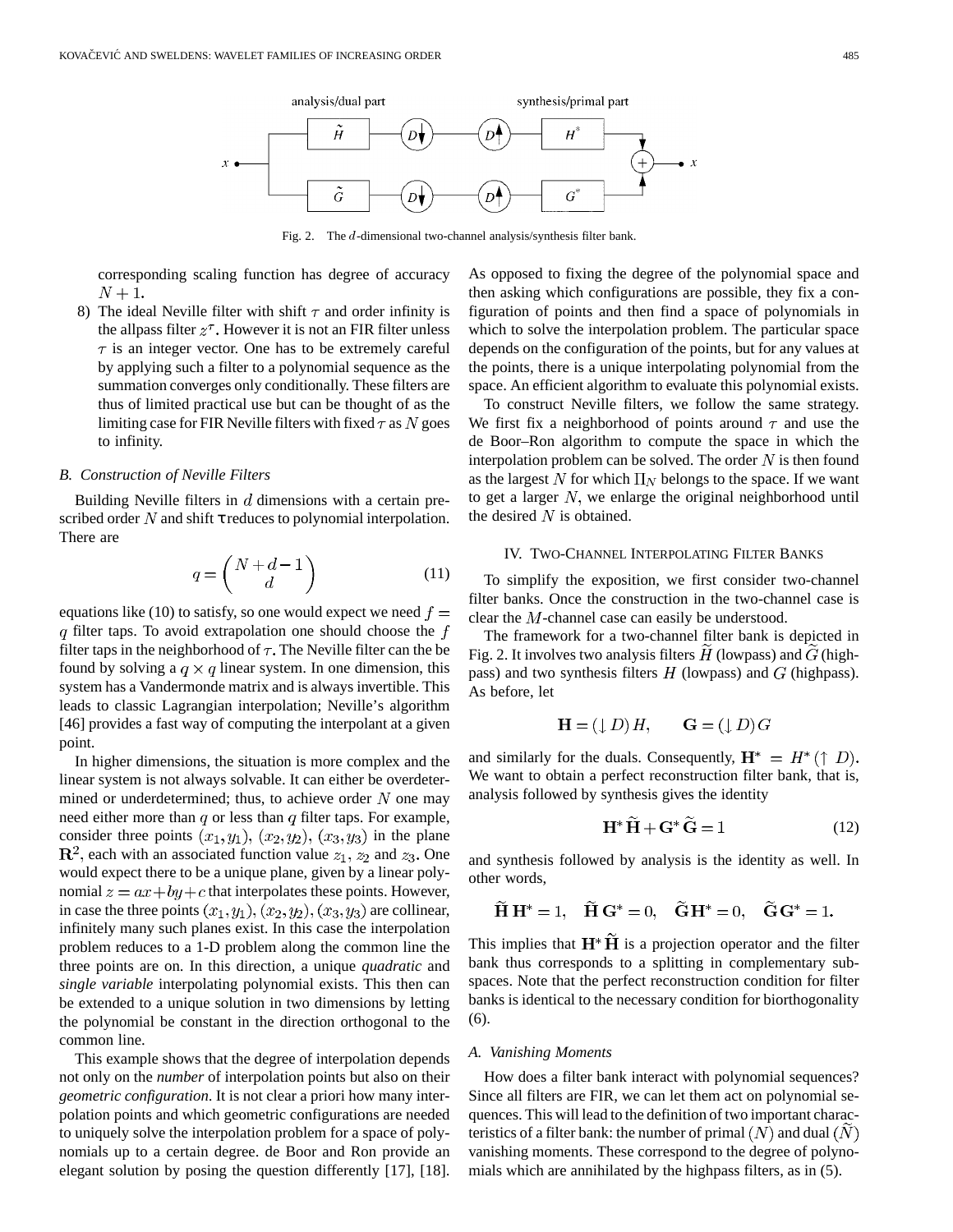

Fig. 3. The lifting scheme.  $P$  and  $U$  stand for prediction and update operators, respectively.

*Definition 8:* We say that a filter bank has  $N$  primal and  $\overline{N}$ dual vanishing moments if

$$
\begin{aligned}\n\mathbf{G} \pi &= 0 \quad \text{for } \pi \in \Pi_N, \quad \text{and} \\
\widetilde{\mathbf{G}} \pi &= 0 \quad \text{for } \pi \in \Pi_{\widetilde{N}}.\n\end{aligned} \tag{13}
$$

Using perfect reconstruction (12), one can see that the dual moment condition implies that  $\mathbf{H}^* \mathbf{H} \pi = \pi$ . Indeed, if the highpass filter kills polynomials, these polynomials have to be preserved in the lowpass branch of the system. Similarly the primal moment condition implies that  $\pi^* H^* H = \pi^*$ . The number of primal vanishing moments concerns the degree of the moments of an input sequence that are preserved by the lowpass branch, or, equivalently, the number of zero moments of elements in the highpass branch. Indeed, it makes obvious sense for the mean or DC component of the signal to appear only in the lowpass branch. In summary, we want to build filter banks that have the following three properties:

- 1)  $PR$ : Perfect reconstruction property as given in (12);
- 2)  $DM:$  Dual vanishing moments as given in (13);
- 3)  $PM$ : Primal vanishing moments as given in (13).

In the next section, we show how lifting allows us to obtain these properties.

#### *B. Lifting*

Several methods have been introduced in the literature to build filter banks that satisfy PR, DM, and PM. Typically, they try to satisfy all three conditions at once which may lead to cumbersome algebraic conditions, especially in high dimensions.

The main feature of lifting is that it allows us to satisfy each condition separately. First, every filter bank built with lifting automatically satisfies PR. Most often, we build a filter bank starting from a trivial filter bank and then we enhance its properties using lifting steps. In this paper, two lifting steps will suffice: the first one, called predict, ensures that DM is satisfied, while the second one, called update, ensures that PM is satisfied. We show how each step can be designed separately.

The trivial filter bank we use to start lifting is the polyphase transform which splits the signal into even- and odd-indexed components as in Fig. 3. The result is that the filter bank which is not time invariant because of downsampling, becomes time invariant in the polyphase domain. In the first lifting step, we use a predict filter  $P$  to predict the odd samples from the even ones. The even samples remain unchanged, while the result of the predict filter applied to the even samples is subtracted from the odd samples yielding the highpass or wavelet coefficients. Here, we design the  $P$  filter so that if the input sequence is a polynomial sequence, then the prediction of the odd samples is exact, highpass coefficients are zero and DM is satisfied. In the second step, we use an update filter  $U$  to update the even samples based on the previously computed highpass or wavelet coefficients. Here we design  $U$  to satisfy PM.

To start, use Fig. 3 to identify the polyphase matrix as

$$
\mathcal{P} = \begin{bmatrix} \widetilde{H}_e & \widetilde{H}_o \\ \widetilde{G}_e & \widetilde{G}_o \end{bmatrix} = \begin{bmatrix} 1 & U \\ 0 & 1 \end{bmatrix} \begin{bmatrix} 1 & 0 \\ -P & 1 \end{bmatrix}
$$

$$
= \begin{bmatrix} 1 - UP & U \\ -P & 1 \end{bmatrix}.
$$
(14)

The inverse adjoint polyphase matrix is

$$
\mathcal{P}^{*-1} = \begin{bmatrix} H_e & H_o \\ G_e & G_o \end{bmatrix} = \begin{bmatrix} 1 & P^* \\ -U^* & 1 - U^* P^* \end{bmatrix}.
$$
 (15)

From the polyphase decomposition we can find the filter  $H$  as

$$
H(z) = H_e(z^D) + z^t H_o(z^D).
$$

Note that H is interpolating since  $H_e(z) = 1$ . The DM condition now becomes

$$
\widetilde{\mathbf{G}}\,\pi(\mathbf{Z}^d) = \widetilde{G}_e\,\pi(D\,\mathbf{Z}^d) + \widetilde{G}_o\,\pi(D\,\mathbf{Z}^d + t) = 0.
$$

Substituting values from the polyphase matrix (14) yields

$$
P \pi (D\mathbf{Z}^d) = \pi (D\mathbf{Z}^d + t). \tag{16}
$$

Given that this has to hold for all  $\pi \in \Pi_{\widetilde{N}}$  and that the space  $\Pi_{\widetilde{\mathcal{N}}}$  is invariant under D, the above equation is equivalent to

$$
P \pi(\mathbf{Z}^d) = \pi(\mathbf{Z}^d + D^{-1}t), \quad \text{for } \pi \in \Pi_{\widetilde{N}}.\tag{17}
$$

Thus, to satisfy DM, P has to be a Neville filter of order  $\widetilde{N}$  and shift  $\tau = D^{-1}t$ . This connects to the intuition behind the predict operator. If we input a polynomial sequence of degree less than  $N$ , then all highpass coefficient (lower branch in Fig. 3) have to be zero to obtain vanishing moments. This implies that the prediction is always exact. Thus, the predict filter applied to a polynomial sampled on the "even" lattice  $D\mathbf{Z}^{d}$  has to result in the same polynomial on the "odd" lattice  $D\mathbf{Z}^d + t$ . This is precisely (16).

Similarly, to satisfy PM, use (15) to get

$$
\mathbf{G} \pi(\mathbf{Z}^d) = G_e \pi(D\mathbf{Z}^d) + G_o \pi(D\mathbf{Z}^d + t)
$$
  
= 
$$
-U^* \pi(D\mathbf{Z}^d) + (1 - U^* P^*) \pi(D\mathbf{Z}^d + t) = 0
$$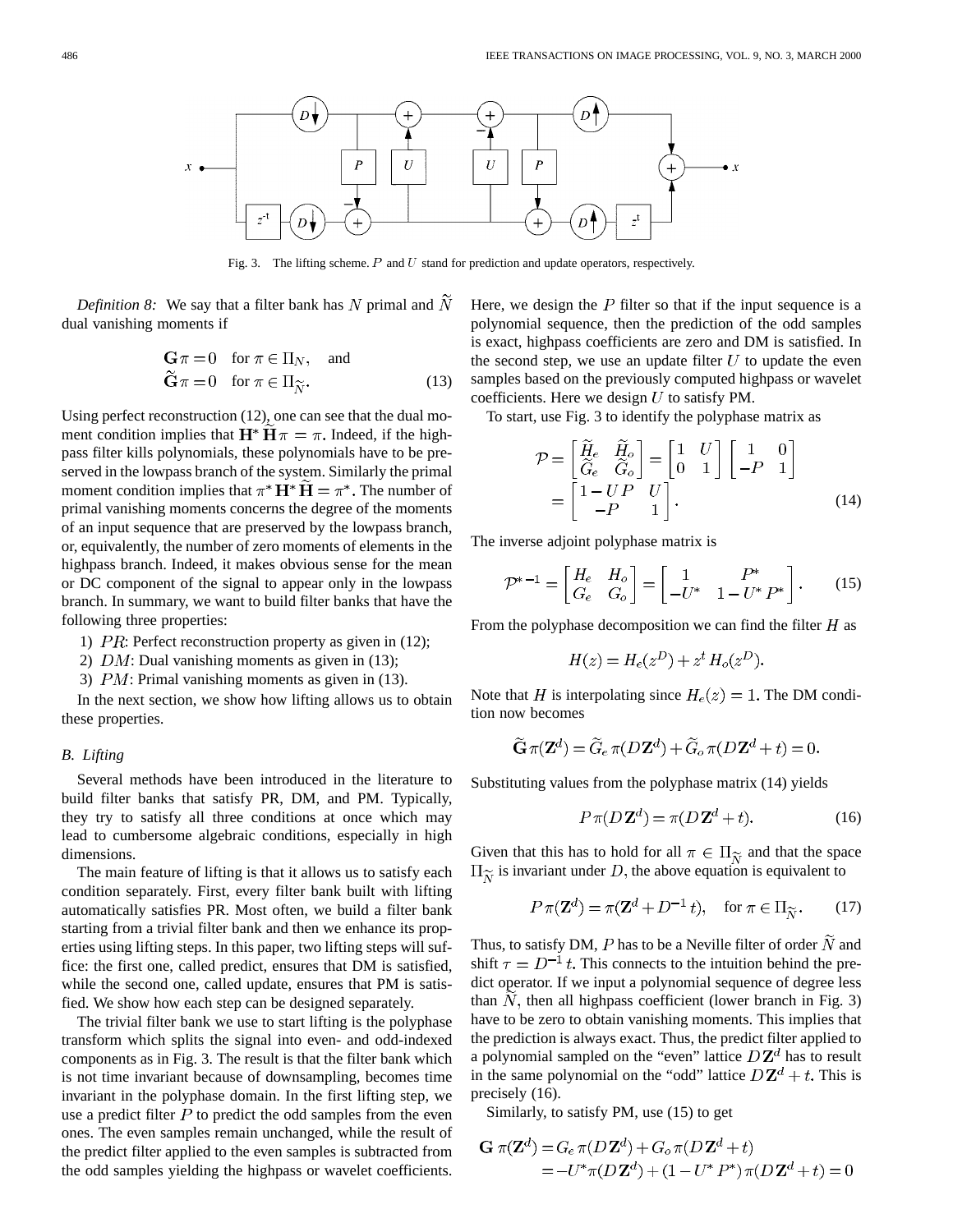for  $\pi \in \Pi_N$ . We already know that P is a Neville filter of order  $\widetilde{N}$  and shift  $\tau$ . Thus, if  $N \leq \widetilde{N}$  we use (17) to obtain

$$
-U^*\pi(D\mathbf{Z}^d) + \pi(D\mathbf{Z}^d + t) - U^*\pi(D\mathbf{Z}^d) = 0,
$$
  
for  $\pi \in \Pi_N$ 

or

$$
2U^*\pi(D\mathbf{Z}^d) = \pi(D\mathbf{Z}^d + t).
$$

Therefore,  $2U$  has to be a Neville filter of order N with shift  $-\tau = -D^{-1}t$ . A natural choice is to let U be the adjoint of a predict filter with order  $N$  divided by 2. We now have the following theorem.

*Theorem 9:* Let  $N \leq \tilde{N}$ . We can build a filter bank with N primal vanishing moments and  $\tilde{N}$  dual vanishing moments by letting the predict filter be a Neville filter of order  $N$  with shift  $\tau = D^{-1}t$  and choosing the update filter as half the adjoint of a Neville filter of order  $N$  and shift  $\tau$ .

*Remarks:*

- 1) The theorem results in a Neville filter  $P^{\widetilde{N}}$  with shift  $\tau=$ and the update  $U = P^{N*}/2$  which is a multiple of a Neville filter  $P^{N*}$  with shift  $-\tau = -D^{-1}t$ . Note that  $U$  per se is not a Neville filter.
- 2) The condition  $N \leq \tilde{N}$  is not very restrictive. In image compression it is known that the number of dual moments is more important than the number of primal moments. The dual moments take care of polynomial cancelation as well as of the smoothness of the primal functions. If, for some reason, one would need  $N > N$ , one can always exchange the role of the primal and dual filters. In that case the *analysis* lowpass filter is interpolating and the analysis functions are smooth.
- 3) While the connection between the predict and Neville filters is intuitively clear, there is much less intuition behind the update filter. The purpose of the update operator is to turn the "even" samples into lowpass samples which have the same average as the original sequence. The average of two numbers is always one number plus *one half* times the difference. This explains why a factor  $1/2$  is needed. To get the same effect for higher order polynomials, we need Neville filters. Given that the "odd" grid  $D\mathbf{Z}^d + t$  can be obtained from the "even" grid  $D\mathbb{Z}^d$  by a relative shift of  $-\tau$  it is natural that an *adjoint* Neville filter is needed.

# *C. Examples of Two-Channel Interpolating Filter Bank Families*

*1) Haar:* To build a filter bank in one dimension with  $N =$  $\widetilde{N} = 1$ , we need the simplest predict and update filters:  $P(z) =$ 1 and  $U(z) = 1/2$ . This results in the filters  $H(z) = 1 + z^{-1}$ and  $G(z) = -1/2 + z^{-1}/2$ , that form the unnormalized Haar filter bank.

*2) One-Dimensional Filter Bank Families of Higher Order:* Let us now construct 1-D filter bank families with N primal and  $\tilde{N}$  dual vanishing moments, where  $N \leq \tilde{N}$ . As an example, we let predict be  $P^4$  and update  $P^{2*}/2$  from Table I, and thus according to Theorem 9

$$
P(z) = P4(z) = (-z + 9 + 9z-1 - z-2)/16,
$$
  
U(z) = 1/2 P<sup>2\*</sup>(z) = (z + 1)/4.



Fig. 4. Two-channel 1-D case: magnitude Fourier transforms of the analysis/synthesis filter pairs, for the example with  $N = 4$  dual and  $N = 2$ primal vanishing moments. Note how the four dual vanishing moments make the dual (analysis) highpass filter smoother at the origin than the primal (synthesis) highpass filter.

We now have the complete system according to Fig. 3. To find the actual filters as in Fig. 2, we use (14) for the dual/analysis filters yielding

$$
\widetilde{H}(z) = \widetilde{H}_e(z^2) + z^{-1} \widetilde{H}_o(z^2) \n= (z^4 - 8z^2 + 16z + 46 + 16z^{-1} - 8z^{-2} + z^{-4})/64 \n= (1 + z^{-1})^2 (z^4 - 2z^3 - 5z^2 \n+ 28z - 5 - 2z^{-1} + z^{-2})/64.
$$

Similarly, for the primal/synthesis filters we use (15)

$$
H(z) = (-z3 + 9z + 16 + 9z-1 - z-3)/16
$$
  
= -(1 + z<sup>-1</sup>)<sup>4</sup>(z<sup>3</sup> - 4z<sup>2</sup> + z)/16.

The factorizations of  $H(z)$  and  $H^*(z)$  given above demonstrate that we indeed have  $2$  primal and  $4$  dual vanishing moments since there are 2 and 4 zeros at  $z = -1$  in  $H(z)$  and  $H^*(z)$ , respectively, which is equivalent to having 2 and 4 zeros at  $z = 1$ in  $G^*(z)$  and  $G(z)$ , respectively. Note also that the primal/synthesis lowpass filter  $H^*$  is interpolating. The magnitude Fourier transforms of the analysis/synthesis pairs are given in Fig. 4. Note how the analysis highpass filter is smoother at the origin than the synthesis highpass.

Using Theorem 9, one can build the entire biorthogonal wavelet family from [48]. These wavelets can be thought of as biorthogonal Coiflets; they were also derived independently, but without the use of lifting, by Reissell [35], Tian and Wells [52], and Strang [47].

*3) Shannon:* The limiting case of the 1-D family uses the ideal Neville filter  $P(z) = z^{1/2}$ . Given that

$$
z^{1/2} = \sum_{k} \frac{(-1)^k}{\pi (k+1/2)} z^{-k}
$$

we see that  $H(z) = 1 + z^{-1} P(z^2)$  is the ideal Shannon filter of height 2 on  $\left[-\frac{\pi}{2}, \frac{\pi}{2}\right]$ . Similarly let leading to  $P(z)U(z) = 1/2$  and Thus, this is the ideal Shannon filter of height 1/2 on  $[-\pi, -\pi/2] \cup [\pi/2, \pi]$ . We thus recover the ideal filter bank or Shannon wavelet up to a normalization constant. The 1-D family from Section III-C2 thus forms a natural bridge between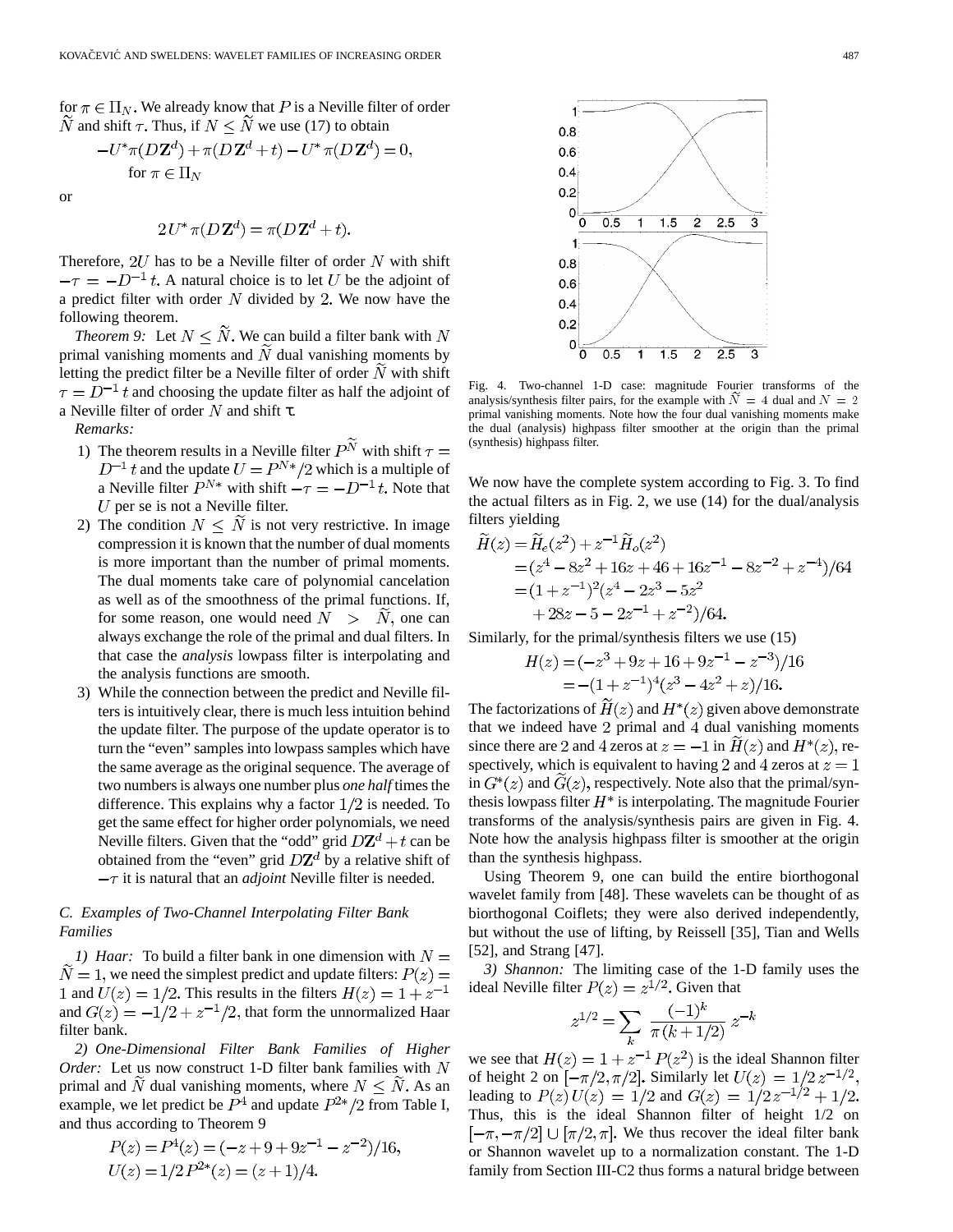

Fig. 5. Quincunx lattice with its units cell and the lattice in the sampled domain with neighborhoods. The small black dot within the first ring is the point  $\tau = (1/2, 1/2)$  at which we want to interpolate.

that Haar and the Shannon wavelets. Note that both of these are orthogonal while the other members of the family are biorthogonal.

*4) Causal Lifting:* Using polynomial extrapolation instead of interpolation, it is possible to build both causal and anticausal Neville filters. By letting the predict be a causal Neville, and the update be the adjoint of an anticausal Neville filter, it is possible to build a filter bank with only causal lifting steps.

For example, a causal predict filter of order 2 is given by

$$
P_{\text{causal}}(z) = -1/2 z^{-1} + 3/2
$$

while an anticausal predict of order 2 is given by

$$
P_{\text{anticausal}}(z) = 1/2 + 1/2 z.
$$

Thus, by taking  $P_{\text{causal}}$  as the predict and  $1/2 P_{\text{anticausal}}^*$  =  $1/4z^{-1} + 1/4$  as the update, we can build a causal transform with two primal and two dual moments. Note that in this example the predict filter uses extrapolation and there is no associated continuous scaling function. This is a very simple example. To get practically useful causal filters, we would need many more filter taps.

Upon finishing this paper, we learned of the work of Schuller [41], [42] concerning low-delay filter banks and applications in audio coding. This work, done independently from lifting, fits into the lifting framework and illustrates another feature of lifting, namely minimal-delay filter banks. It is known that a filter bank with causal filters only typically achieves perfect reconstruction only up to a delay. In several applications, particularly audio coding, delay is undesirable. Orthogonal filter banks have delay proportional to the length of the filters. With lifting, however, one can build polyphase matrices with determinant one that contain only causal filters. Consequently, the inverse polyphase matrix has causal filters as well and the filter operations do not introduce any delay. The only delay in the system comes from the polyphase representation and is proportional only to the number of subbands. Moreover, lifting completely characterizes all filter banks with minimal delay.

*5) Quincunx Interpolating Filter Bank Families:* The quincunx lattice is a 2-D nonseparable lattice with  $M = 2$ . One of the possible dilation matrices is given by

$$
D = \begin{pmatrix} 1 & 1 \\ 1 & -1 \end{pmatrix}
$$

TABLE II QUINCUNX NEVILLE FILTERS. THE RINGS CORRESPOND TO RINGS GIVEN IN FIG. 5. THE NUMBERS IN PARENTHESES GIVE THE NUMBER OF POINTS IN EACH RING

|      | Numerator              |       |         |      |      |       |      |       | Denominator    |
|------|------------------------|-------|---------|------|------|-------|------|-------|----------------|
| Taps | Order $\setminus$ Ring | 1(4)  | 2(8)    | 3(4) | 4(8) | 5(8)  | 6(4) | 7(8)  |                |
| 4    |                        |       |         |      |      |       |      |       | $2^2$          |
| 12   | 4                      | 10    | $-1$    |      |      |       |      |       | 2 <sup>5</sup> |
| 24   | 6                      | 174   | $-27$   | 2    | 3    |       |      |       | 2 <sup>9</sup> |
| 44   | 8                      | 23300 | $-4470$ | 625  | 850  | $-75$ | 9    | $-80$ | $2^{16}$       |

also called the "symmetry" matrix. Fig. 5 depicts the quincunx lattice together with its unit cell and the coset representative. Since coset representatives come from the unit square it follows that  $t_1 = (1,0)$ . According to Theorem 9, the shift for the Neville filters is  $\tau = D^{-1}t_1 = (1/2, 1/2)$  (see Fig. 5). We choose different sizes of symmetric neighborhoods around τ and use the de Boor-Ron algorithm to compute the interpolation order and weights for the predict  $P$ . The results are given in Table II.

As an example, let us again construct a filter bank with  $N = 4$ and  $N = 2$ . According to Theorem 9

$$
P(z_1, z_2) = P^4(z_1, z_2)
$$
  
=  $(10 * (1 + z_1^{-1} + z_2^{-1} + z_1^{-1} z_2^{-1})$   
 $- (z_1^{-2} + z_2^{-2} + z_1^{-2} z_2^{-1} + z_1^{-1} z_2^{-2}$   
 $+ z_1 + z_2 + z_1 z_2^{-1} + z_1^{-1} z_2$ )/ $(2^{5}$ 

where the update U is  $P^{2*}/2$  and thus

 $\sim$ 

$$
U(z_1, z_2) = P^2(1/z_1, 1/z_2)/2 = (1 + z_1 + z_2 + z_1 z_2)/2^3.
$$

Then, the actual dual/analysis filters from Fig. 2 are given by

$$
\tilde{H}(z_1, z_2) = \tilde{H}_e(z^D) + z^{-t_1} \tilde{H}_o(z^D) \n= \tilde{H}_e(z_1 z_2, z_1/z_2) + z^{-t_1} \tilde{H}_o(z_1 z_2, z_1/z_2), \n\tilde{G}(z_1, z_2) = \tilde{G}_e(z_1 z_2, z_1/z_2) + z^{-t_1} \tilde{G}_o(z_1 z_2, z_1/z_2).
$$

Using (14) we finally obtain

$$
\widetilde{H}(z_1, z_2) = 1 - U(z_1 z_2, z_1/z_2) P(z_1 z_2, z_1/z_2) \n+ z_1^{-1} U(z_1 z_2, z_1/z_2), \n\widetilde{G}(z_1, z_2) = 1 - P(z_1 z_2, z_1/z_2).
$$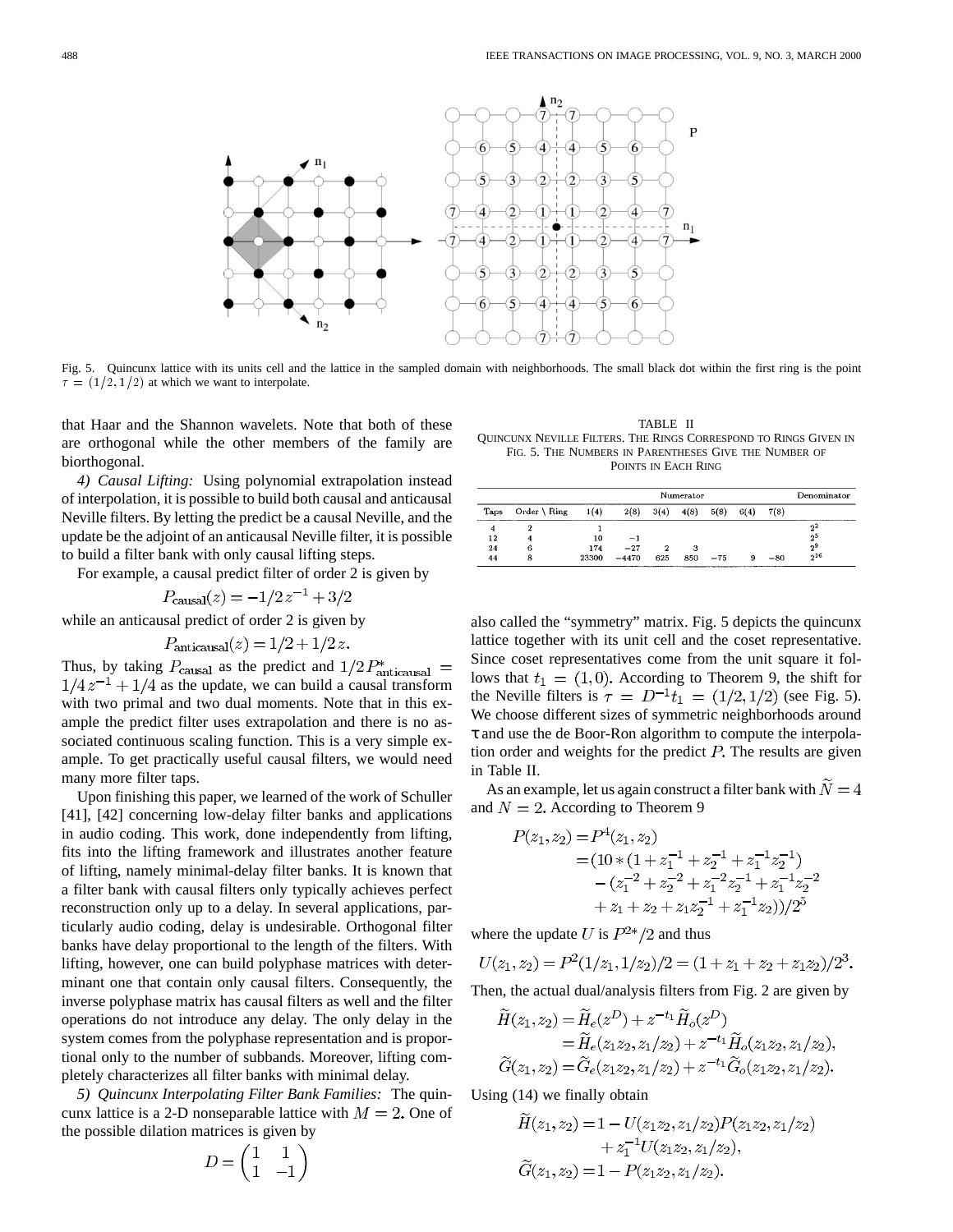

Fig. 6. Two-channel 2-D quincunx case: magnitude Fourier transforms of the analysis/synthesis highpass filters with  $\overline{N}$  = 4 dual and  $\overline{N}$  = 2 primal vanishing moments. The four dual vanishing moments make the dual (analysis) highpass filter a much smoother function at the origin than the primal (synthesis) highpass filter.

In a similar manner, we could obtain the synthesis filters. One can now easily check that

$$
\Delta^n \widetilde{G}(z_1, z_2)|_{(0,0)} = 0 \quad \text{for } 0 \le |n| < \widetilde{N} = 4 \quad \text{and}
$$
\n
$$
\Delta^n G(z_1, z_2)|_{(0,0)} = 0 \quad \text{for } 0 \le |n| < N = 2.
$$

Fig. 6 shows the magnitudes of the Fourier transforms of the analysis and synthesis highpass filters while Fig. 7 shows the fifth iteration of the dual and primal wavelets, respectively.

To examine the regularity of the filters we obtained, we compute Sobolev regularity for the primal and dual lowpass filters with  $N$  and  $N$  vanishing moments, respectively. We look at the eigenvalues of the invariant transfer matrix  $\mathbf{T}_r$ , as explained in Section I-F. For our dilation matrix, both eigenvalues are  $\sqrt{2}$ ; thus the special eigenvalues are powers of  $\sqrt{2}$  and the Sobolev regularity is  $s = \log_2 \rho$  with  $\rho$  the largest nonspecial eigenvalue. According to Theorem 2, if  $N$  and  $N$  are at least one and both transfer matrices have all eigenvalues inside the unit circle except for one  $\lambda = 1$  (which is equivalent to both scaling functions having positive Sobolev regularity) then the biorthogonal



Fig. 7. Two-channel 2-D quincunx case: fifth iteration of the primal and dual wavelets with  $\tilde{N} = 4$  dual and  $N = 2$  primal vanishing moments, respectively. Note that this combination does not lead to a stable biorthogonal basis, as given by Sobolev regularity in Table III.

#### TABLE III

SOBOLEV REGULARITY OF SCALING FUNCTIONS. THE FIRST ROW GIVES THE REGULARITY OF THE PRIMAL SCALING FUNCTION OF A GIVEN ORDER N (2 THROUGH 8) WHILE THE REMAINING ROWS GIVE REGULARITIES OF DUAL SCALING FUNCTION WITH ORDER  $N \leq N$ . NEGATIVE VALUES MEAN THAT THE BIORTHOGONAL BASIS IS NOT STABLE. FOR EXAMPLE, THE PAIR

 $(N, N) = (4, 4)$  GIVES A STABLE BIORTHOGONAL BASIS. NOTE HOW

REGULARITY INCREASES BOTH WITH  $N$  and  $N$ 

| Ñ |             |             |             |             |
|---|-------------|-------------|-------------|-------------|
|   | 1.577646    | 2.447930    | 3.154570    | 3.777470    |
| 2 | $-0.337026$ | $-0.185245$ | $-0.116062$ | $-0.075940$ |
| 4 |             | 0.341393    | 0.492785    | 0.586692    |
| 6 |             |             | 0.936194    | 1.088348    |
| 8 |             |             |             | 1.501143    |

basis is stable. The results are given in Table III. All the primal scaling functions and all the duals with  $N > 2$  have positive Sobolev smoothness. Note how the smoothness increases with both  $N$  and  $N<sup>1</sup>$ .

*6) FCO Interpolating Filter Bank Families:* The FCO or face centered orthorhombic lattice is the counterpart of the quincunx family in three dimensions. Thus  $d = 3$  and  $M = 2$ , as in Fig. 8. One of the possible dilation matrices is given by

$$
D = \begin{pmatrix} 1 & 0 & 1 \\ 1 & 1 & 0 \\ 0 & 1 & 1 \end{pmatrix}.
$$

<sup>1</sup>After finishing this work, we learned that the  $(2, 2)$  filter pair from this family was developed independently by Uytterhoeven. For more details we refer to [54].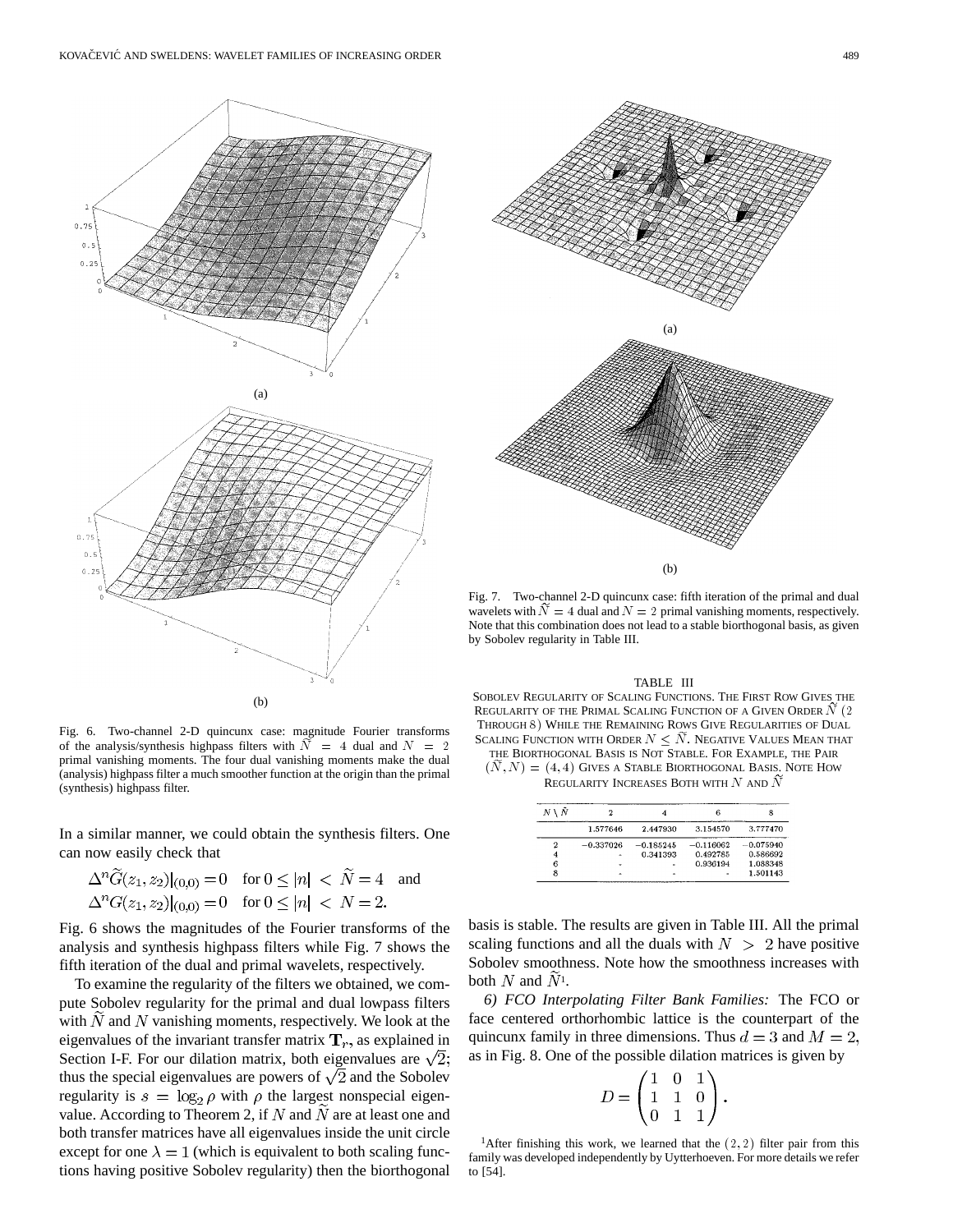

Fig. 8. FCO lattice and the relevant neighborhood on the same lattice. The black point is the one to be interpolated, the white points constitute the first ring, while the checkered points constitute the second ring.

TABLE IV FCO NEVILLE FILTERS. THE RINGS CORRESPOND TO RINGS GIVEN IN FIG. 8. THE NUMBERS IN PARENTHESES GIVE THE NUMBER OF POINTS IN EACH RING

|    |                          |      | Numerator Denominator |
|----|--------------------------|------|-----------------------|
|    | Taps Order \ Ring $1(6)$ | 2(8) |                       |
| Б  |                          |      |                       |
| 14 |                          | -- 1 | -29                   |

The coset representative is  $t_1 = (1,1,1)$ . According to Theorem 9, the shift for the Neville filter is  $\tau = D^{-1}t_1 =$  $(1/2, 1/2, 1/2)$ . Table IV gives Neville filters achieving linear and cubic interpolation. We will not explicitly construct filters here, as the process is the same as in the previous two sections. The only difference is that  $z<sup>D</sup>$  in this setting is  $(z_1z_2, z_2z_3, z_1z_3)$ . Note also that since  $D/D$  is not unitary, it is misleading to look for the neighborhoods in the sampled domain; instead, they are found on the original lattice.

*7) General Checkerboard Lattices:* The quincunx and FCO lattices are special cases of the so-called  $D_n$  or checkerboard lattice  $[11]$ . In the general d-dimensional case, a one-ring neighborhood contains  $2d$  elements while the second ring contains  $8\binom{d}{3}$  elements. The weights are given in Table V.

# V. M-CHANNEL INTERPOLATING FILTER BANKS

In this section we consider the  $M$ -channel filter banks. Here  $|D| = M$  and we have  $M - 1$  cosets of the form  $D\mathbf{Z}^d + t_j$ where  $t_i \in \mathbf{Z}^d$ . We have M polyphase components which we number with subscripts 0 to  $M-1$ , thus

$$
H(z) = \sum_{i=0}^{M-1} z^{-t_i} H_i(z^D)
$$

TABLE V CHECKERBOARD NEVILLE FILTERS IN  $d$  DIMENSIONS

| Taps                                                   | Order \ Ring $-1(2d) - 2\left(8\left(\begin{array}{c} d \\ 3 \end{array}\right)\right)$ |                 |                                                 |
|--------------------------------------------------------|-----------------------------------------------------------------------------------------|-----------------|-------------------------------------------------|
| 2d                                                     |                                                                                         | $\overline{2d}$ |                                                 |
| $2d+8\left(\begin{array}{c} d \\ 3 \end{array}\right)$ |                                                                                         |                 | $\begin{array}{c} d \\ 3 \end{array}$<br>$16\,$ |

Again we use two lifting steps for the *i*th channel  $(1 \leq i \leq n)$  $M-1$ , one predict  $(P_i)$  and one update  $(U_i)$  as in Fig. 9. Note that the  $i$ th predictor predicts the elements from the  $i$ th coset based on the elements from the 0th coset (original sampled lattice).

The polyphase matrix is now an  $M \times M$  matrix given by

$$
\mathcal{P} = \begin{bmatrix}\n1 & U_1 & U_2 & \cdots & U_{M-1} \\
0 & 1 & 0 & \cdots & 0 \\
0 & 0 & 1 & \cdots & 0 \\
\vdots & \vdots & \vdots & \ddots & \vdots \\
0 & 0 & 0 & \cdots & 1\n\end{bmatrix}
$$
\n
$$
\cdot \begin{bmatrix}\n1 & 0 & 0 & \cdots & 0 \\
-P_1 & 1 & 0 & \cdots & 0 \\
-P_2 & 0 & 1 & \cdots & 0 \\
\vdots & \vdots & \vdots & \ddots & \vdots \\
-P_{M-1} & 0 & 0 & \cdots & 1\n\end{bmatrix}
$$
\n(18)

$$
= \begin{bmatrix} 1 - \sum_{i=1}^{M-1} U_i P_i & U_1 & U_2 & \cdots & U_{M-1} \\ -P_1 & 1 & 0 & \cdots & 0 \\ -P_2 & 0 & 1 & \cdots & 0 \\ \vdots & \vdots & \vdots & \ddots & \vdots \\ -P_{M-1} & 0 & 0 & \cdots & 1 \end{bmatrix}
$$
 (19)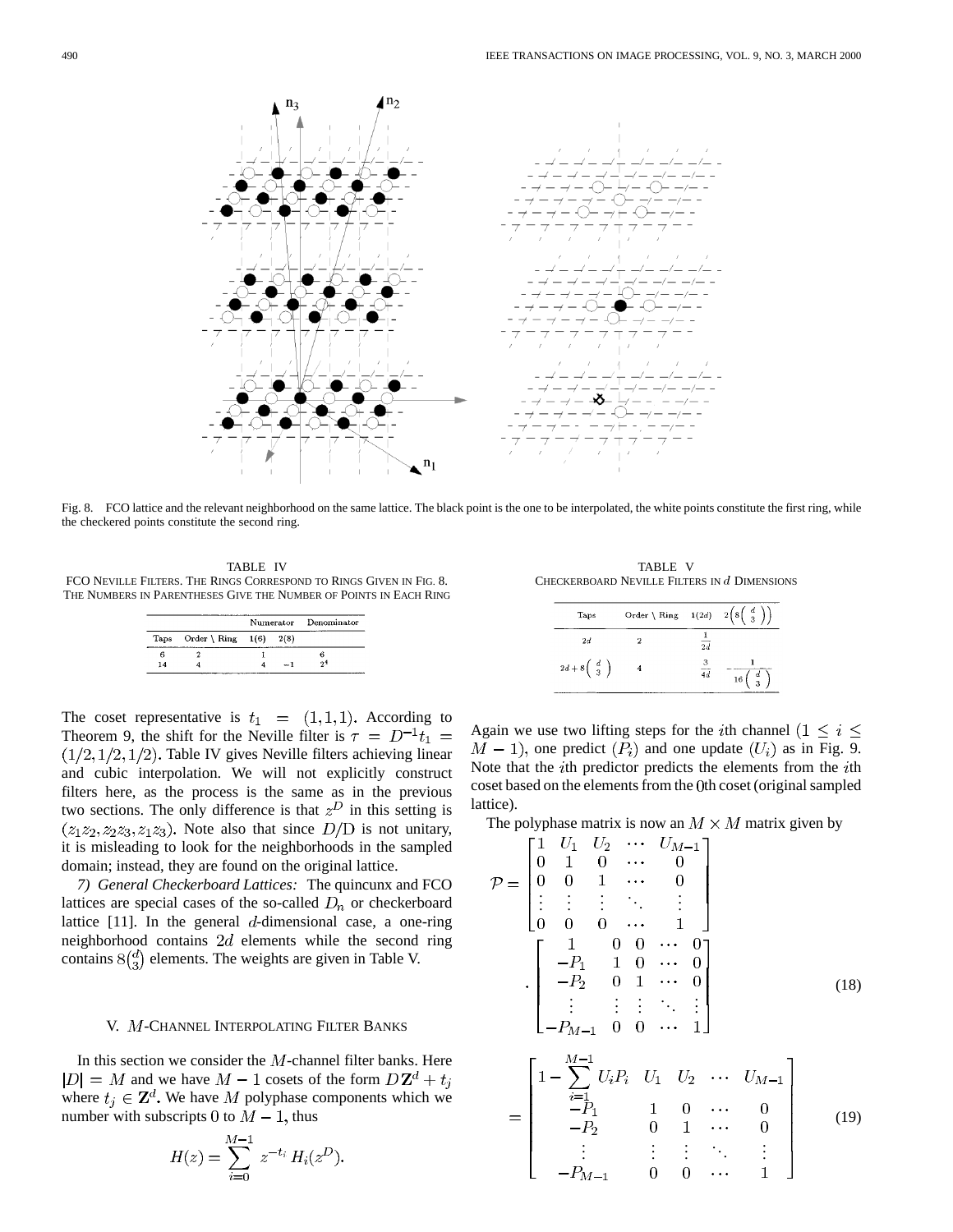

Fig. 9. The M-channel lifting scheme.  $P_i$  and  $U_i$  stand for predict and update filters, respectively.

with adjoint inverse (see (20) and (21) shown at the bottom of this page). The condition for dual vanishing moments DM can now be found, similarly to the two-channel case, as

$$
\widetilde{G}_j \pi(\mathbf{Z}^d) = \widetilde{G}_j^0 \pi(\mathbf{Z}^d) + \sum_{i=1}^{M-1} G_{j,i} \pi(\mathbf{Z}^d + t_i) = 0.
$$

Substituting values from the *j*th row of the polyphase matrix  $\mathcal{P}$ we get

$$
P_j \pi(D\mathbf{Z}^d) = \pi(D\mathbf{Z}^d + t_j)
$$
  
for  $\pi \in \Pi_{\widetilde{N}}, j = 1, \dots, M - 1$ 

This implies that  $P_i$  is a Neville filter of order N with shift  $\tau_i =$  $D^{-1}t_j$ . Similarly, the primal moments condition PM becomes

$$
-U_j^* \pi (D \mathbf{Z}^d) - \sum_{i=1}^{M-1} U_j^* P_i^* \pi (D \mathbf{Z}^d + t_i) + \pi (D \mathbf{Z}^d + t_j) = 0, \text{ for } \pi \in \Pi_N,
$$

for  $j = 1, \dots, M - 1$ . Given that  $P_j$  is a Neville filter of order  $\widetilde{N}$  with shift  $\tau_j$ , if  $N \leq \widetilde{N}$  the above expression reduces to

 $MU^*_i \pi(D\mathbf{Z}^d) = \pi(D\mathbf{Z}^d + t_j), \quad \text{for } \pi \in \Pi_N.$ 

Consequently,  $MU_i^*$  is a Neville filter of order N with shift  $\tau_j$ . We have thus just shown the following theorem:

*Theorem 10:* Let  $N \leq N$ . We can build a filter bank with N primal vanishing moments and  $\tilde{N}$  dual vanishing moments by letting the predict filters be Neville filters of order  $N$  with shifts  $\tau_j = D^{-1} t_j$  and choosing the update filters as  $1/M$  times the adjoints of Neville filters of order N with shifts  $-\tau_j$ .

# *Remarks:*

- 1) The theorem results in Neville filters  $P_i^N$  with shifts and updates  $U_i = P_i^{N*}/2$  which are not Neville filters per se, but are scaled versions of Neville filters with shifts  $-\tau_j = -D^{-1} t_j$ .
- 2) As before, if we need  $N > \tilde{N}$ , we can always exchange the role of the primal and dual filters.
- 3) Not all of the predict filters have to be of the same order; each predict filter has to be at least of order  $N$ . Similarly, each update filter has to have order at least  $N$ .

# *A. Examples of -Channel Interpolating Filter Bank Families*

*1) One-Dimensional M-Channel Families:* Coset representatives are here  $t_i = i \ (0 \leq i \ < M)$  and the corresponding shifts are  $\tau_i = i/M$ . Thus  $P_i$  is a Neville filter with shift  $i/M$ . Given that  $\tau_i = 1 - \tau_{M-i}$ , we have that  $P_i(z) = z P_{M-i}(1/z)$ . Tables VI and VII give predict filters for the three- and fourchannel cases.

*2) Two-Dimensional Separable Families:* An obvious extension to multiple dimensions is the tensor product of 1-D two-channel solutions. Then the dilation matrix is diagonal

$$
D = \begin{pmatrix} 2 & 0 \\ 0 & 2 \end{pmatrix}.
$$

The coset representatives from the unit cell are

$$
t_0 = (0,0), \quad t_1 = (1,0), \quad t_2 = (0,1), \quad t_3 = (1,1)
$$

$$
\mathcal{P}^{*-1} = \begin{bmatrix}\n1 & 0 & 0 & \cdots & 0 \\
-U_1^* & 1 & 0 & \cdots & 0 \\
-U_2^* & 0 & 1 & \cdots & 0 \\
\vdots & \vdots & \vdots & \ddots & \vdots \\
-U_{M-1}^* & 0 & 0 & \cdots & 1\n\end{bmatrix}\n\begin{bmatrix}\n1 & P_1^* & P_2^* & \cdots & P_{M-1}^* \\
0 & 1 & 0 & \cdots & 0 \\
0 & 0 & 1 & \cdots & 0 \\
\vdots & \vdots & \vdots & \ddots & \vdots \\
0 & 0 & 0 & \cdots & 1\n\end{bmatrix}
$$
\n
$$
= \begin{bmatrix}\n1 & P_1^* & P_2^* & \cdots & P_{M-1}^* \\
-U_1^* & 1 - U_1^* P_1^* & -U_1^* P_2^* & \cdots & -U_1^* P_{M-1}^* \\
-U_2^* & -U_2^* P_1^* & 1 - U_2^* P_2^* & \cdots & -U_2^* P_{M-1}^* \\
\vdots & \vdots & \vdots & \ddots & \vdots \\
-U_{M-1}^* & -U_{M-1}^* P_1^* & -U_{M-1}^* P_2^* & \cdots & 1 - U_{M-1}^* P_{M-1}^*\n\end{bmatrix}
$$
\n(21)

 $\overline{\mathbf{r}}$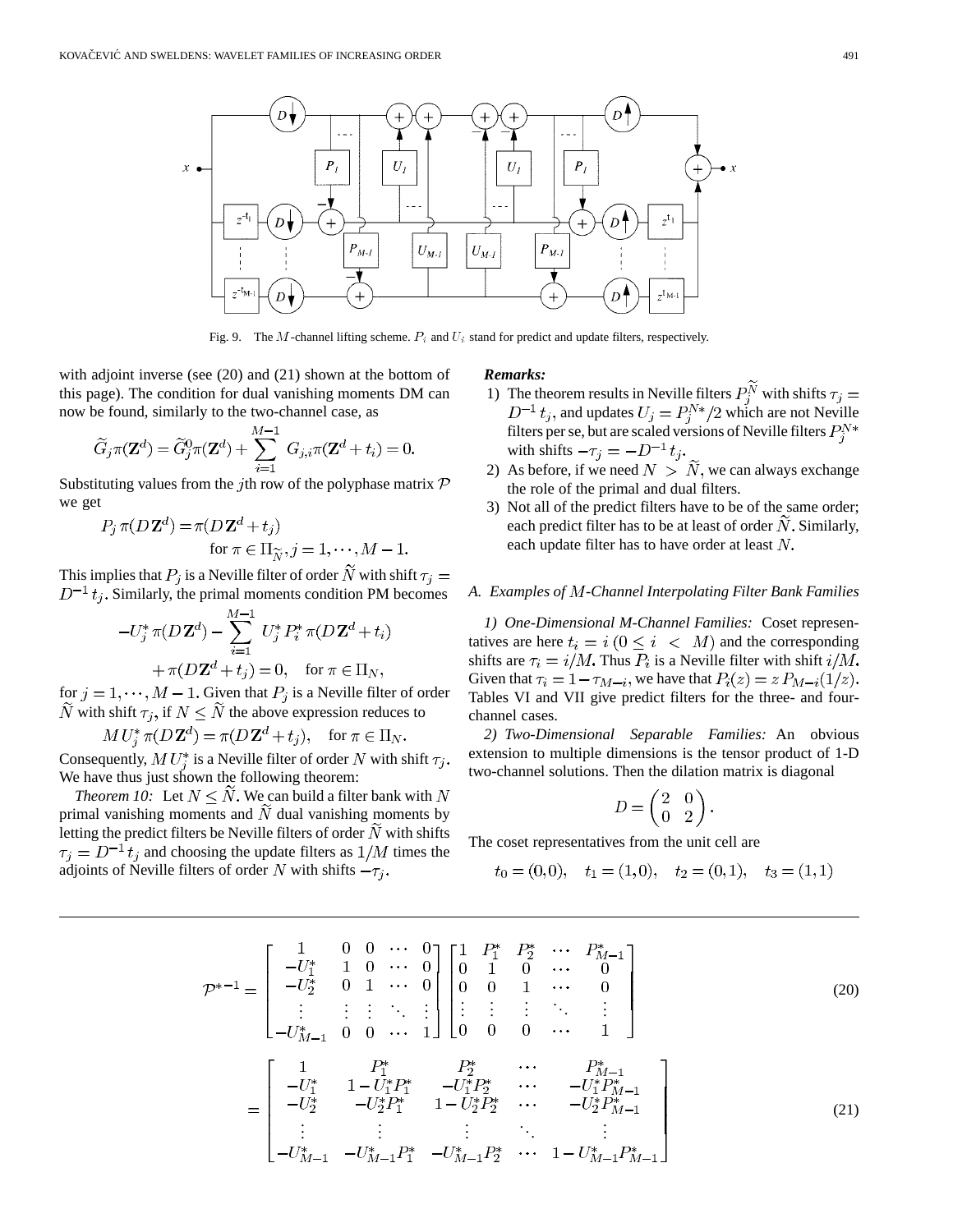TABLE VI THREE-CHANNEL NEVILLE FILTERS. TABLE GIVES PREDICT FILTER  $P_1$ , WHILE  $P_2(z) = z P_1(1/z)$ 

| Numerator       |       |     |         |          |      |         |     |       | Denominator    |
|-----------------|-------|-----|---------|----------|------|---------|-----|-------|----------------|
| $N \setminus k$ | 3     |     |         | $\Omega$ | $-1$ | $-2.$   | -3  | $-4$  |                |
| 2               |       |     |         |          |      |         |     |       |                |
| 4               |       |     | -5      | 60       | 30   | -4      |     |       | 3,             |
| 6               |       | 8   | $-70$   | 560      | 280  | $-56$   |     |       | 3 <sup>6</sup> |
| 8               | $-44$ | 440 | $-2310$ | 15400    | 7700 | $-1848$ | 385 | $-40$ | 3 <sup>9</sup> |

TABLE VII FOUR-CHANNEL NEVILLE FILTERS. TABLE GIVES PREDICT FILTER  $P_1$ WHILE  $P_2$  CORRESPONDS TO THE DESLAURIERS-DUBUC PREDICT FILTER AND  $P_3(z) = z P_1(1/z)$ 

|                 |        |      |          | Numerator |      |              |      |        | Denominator |
|-----------------|--------|------|----------|-----------|------|--------------|------|--------|-------------|
| $N \setminus k$ | 3      |      |          | $\Omega$  | -1   | $-2$         | -3   | -4     |             |
| ົ               |        |      |          |           |      |              |      |        | $2^2$       |
|                 |        |      | .7       | 105       | 35   | -5           |      |        | $2^i$       |
| 6               |        | 77   | $-693$   | 6930      | 2310 | $-495$       | 63   |        | $2^{13}$    |
| 8               | $-495$ | 5005 | $-27027$ | 225225    |      | 75075 -19305 | 4095 | $-429$ | $2^{18}$    |

with the corresponding shifts  $\tau_i$ 

$$
\tau_1 = (1/2, 0), \quad \tau_2 = (0, 1/2), \quad \tau_3 = (1/2, 1/2).
$$

Fig. 10 shows the original lattice as well as lattices in the sampled domain with interpolation neighborhoods. It is interesting to note that for the predict filters  $P_1$  and  $P_3$  neighborhoods turn out to be 1-D and thus  $P_1$  and  $P_3$  can be taken from Table I. Moreover, the neighborhoods for  $P_2$  are the same as those in the quincunx case, and thus,  $P_2$  can be taken from Table II.

*3) Two-Dimensional Hexagonal Families:* One of the possible sampling matrices in the hexagonal case is given by

$$
D = \begin{pmatrix} 2 & 2 \\ 1 & -1 \end{pmatrix}.
$$

Fig. 11 depicts the hexagonal lattice together with its unit cell and the coset representatives. The coset representatives are  $t_i =$  $(i,0)$  for  $i = 1, \dots, 3$ . According to Theorem 10, shifts for the Neville family we want to construct are  $\tau_i = D^{-1} t_i =$  $(i/4, i/4), i = 1, 2, 3$ . We now have to find a way of predicting the  $t_1, t_2, t_3$  points given the points on the hexagonal lattice. Fig. 11 gives neighborhoods for  $P_1$ ;  $P_2$  has the same neighborhoods as in the quincunx case and  $P_3$  has the same neighborhoods as  $P_1$  except time reversed in both dimensions. Table VIII gives weights for  $P_1$  and interpolation orders  $1, 2, 4, 6$  ( $P_2$  is the same as in the quincunx case and  $P_3(z) = z_1 P_1(1/z)$ . We obtained these values as the output of the de Boor-Ron algorithm.

*4) Triangular Edge Lattice:* The triangular edge lattice and the downsampled lattice are shown in Fig. 12 (upper left). This is the first example where the original lattice is not  $\mathbb{Z}^2$ , rather it is  $\mathcal{K} = \Gamma_{\text{triangle}} \mathbf{Z}^2$  with  $\Gamma_{\text{triangle}}$  from (4). It is called triangular edge, because new vertices live on edges. Structurally, this is the separable lattice of Section IV-A2, which can be seen by drawing the unit cell in an orthonormal coordinate system as in Fig. 12. Thus  $D = 2I$  and  $\tau_1 = (1/2, 0), \tau_2 = (0, 1/2), \tau_3 =$  $(1/2, 1/2)$ . However, the fact that the original lattice is organized in equilateral triangles leads to a different choice of neighborhoods which reflects the three symmetry axes of the lattice as in Fig. 12. The neighborhoods for the three cosets are rotated copies of each other. Table IX gives the prediction filters of order  $2, 4$ , and 6. Note that the order  $2$  prediction will lead to piecewise linear scaling functions (pyramid functions), while the order 4 is the well-known Butterfly subdivision scheme [21]. The values for order 6 were obtained from the big Butterfly scheme [29].

*5) Triangular Face Lattice:* As opposed to the tridiagonal edge lattice, where the interpolation points are on the edges, the interpolation points in the triangular face lattice are in the middle of each triangle. A possible dilation matrix is given by

$$
D = \begin{pmatrix} 2 & 1 \\ -1 & 1 \end{pmatrix}.
$$

Fig. 13 depicts the triangular face lattice together with its unit cell and the coset representatives which are  $t_i = (i, 0)$  with  $i =$  $0, 1, 2$ . According to Theorem 10, shifts for the Neville family we want to construct are  $\tau_i = D^{-1} t_i = (i/3, i/3), i = 1, 2$ . We now have to find a way of predicting the  $t_1, t_2$  points given the points on the tridiagonal lattice. Fig. 13 gives neighborhoods for  $P_1$ . The neighborhoods for  $P_2$  can be found on the same figure as well. Table X gives weights for  $P_1$  and interpolation orders  $2, 3,$  and 5.

## VI. FAST LIFTED WAVELET TRANSFORM

In this section, we discuss the implementation of the wavelet transform using lifting. Start with an input sequence  $x = \{x_k | k \in \mathcal{K}\}\$ and create M output sequences: one lowpass sequence  $s = \{s_k | k \in \mathcal{K}\}\$ and  $M-1$  highpass sequences  $d_i = \{d_{i,k} | k \in \mathcal{K}, 1 \leq i \leq M\}$ . Note that we can link each sample of the output sequences to a unique sample of the input sequence:  $s_k$  corresponds to  $x_{D_k}$  and  $d_{i,k}$  corresponds to  $x_{Dk+t_i}$ . This correspondence combined with the lifting steps allows for in-place computation; instead of allocating new memory for the  $s$  and  $d_i$  sequences, we simply overwrite the corresponding elements in the  $x$  sequence. Lifting guarantees that we will never overwrite a sample we need later.

Denote the impulse response of the predict filter  $P_i$  to be  $p_{i:k}$ and similarly for the update filters. The predict (and update) sequences are nonzero in a finite symmetric neighborhood around the origin N: that is,  $p_{i;k} \neq 0$  for  $k \in \mathcal{N} \subset \mathcal{K}$ . The transform can now be described by the following pseudocode:

> Analysis for  $1 \leq i \leq M-1$ : for  $k \in \mathcal{K}$ :  $x_{D\,k+t_i} - \sum_{l \in \mathcal{N} + \mathcal{K}} p_{i;k-l} x_{D\,l}$ for  $1 \le i \le M - 1$ : for  $k \in \mathcal{K}$ :  $x_{D\,k} + \sum_{l \in \mathcal{N} + \mathcal{K}} u_{i;k-l} x_{D\,l+t_i}$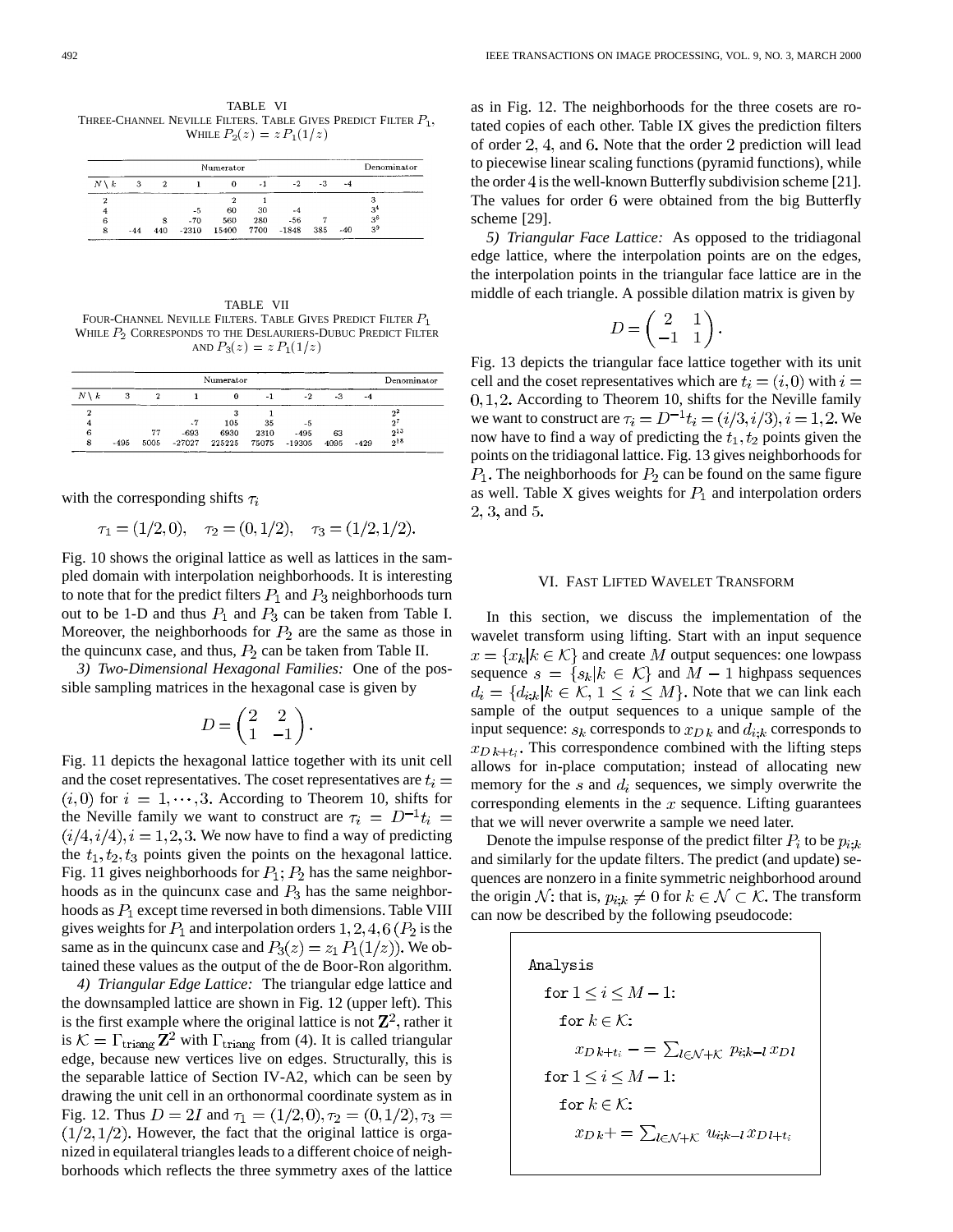

Fig. 10. Separable lattice with its unit cell and the lattices in the sampled domain with neighborhoods. The figure shows neighborhoods for predict filters  $P_1, P_2$ and  $P_3$ .



Fig. 11. Hexagonal lattice with its unit cell and the lattice in the sampled domain with neighborhoods. The figure gives only the neighborhood for  $P_1$ ;  $P_2$  is the same as in the quincunx case and  $P_3$  has the same neighborhood as  $\bar{P_1}$  except time reversed in both dimensions. The small black dot within the first ring is the point  $(1/4, 1/4)$  at which we want to interpolate.

| Synthesis                                                                      |
|--------------------------------------------------------------------------------|
| for $1 \le i \le M - 1$ :                                                      |
| for $k \in \mathcal{K}$ :                                                      |
| $x_{D\,k} - \sum_{l \in \mathcal{N} + \mathcal{K}} u_{i;k-l} x_{D\,l+t_i}$     |
| for $1 \le i \le M-1$ :                                                        |
| for $k \in \mathcal{K}$ :                                                      |
| $x_{D\,k+t_i}+=\sum\nolimits_{l\in\mathcal{N}+\mathcal{K}}p_{i;k-l}\,x_{D\,l}$ |
|                                                                                |

The pseudocode illustrates one of the nice aspects of lifting: once the algorithm for the analysis is coded, the synthesis immediately follows by reversing the operations and flipping the signs. An integer-to-integer version can immediately be built by rounding off to the nearest integer before doing the  $+ =$  or  $- =$ operations [3].

To see how much lifting will speed up the computation, we look at the polyphase matrices in Section IV. Let us start with the analysis side. Equation (18) corresponds to the implementation using lifting, while (19) would correspond to a standard implementation. We try to get a cost estimate of each implementation. Assume that the cost of each predict and update filter is



Fig. 12. Triangular edge lattice with its unit cell and the lattice in the sampled domain with neighborhoods. The small black dot within the first ring is the point  $(1/2, 0)$  at which we want to interpolate. Observe that this lattice in the Cartesian coordinate system corresponds to the separable lattice.

the same and equal to  $C$ . Then, the cost of the lifting implementation is  $2(M-1)C$ . The cost of the standard implementation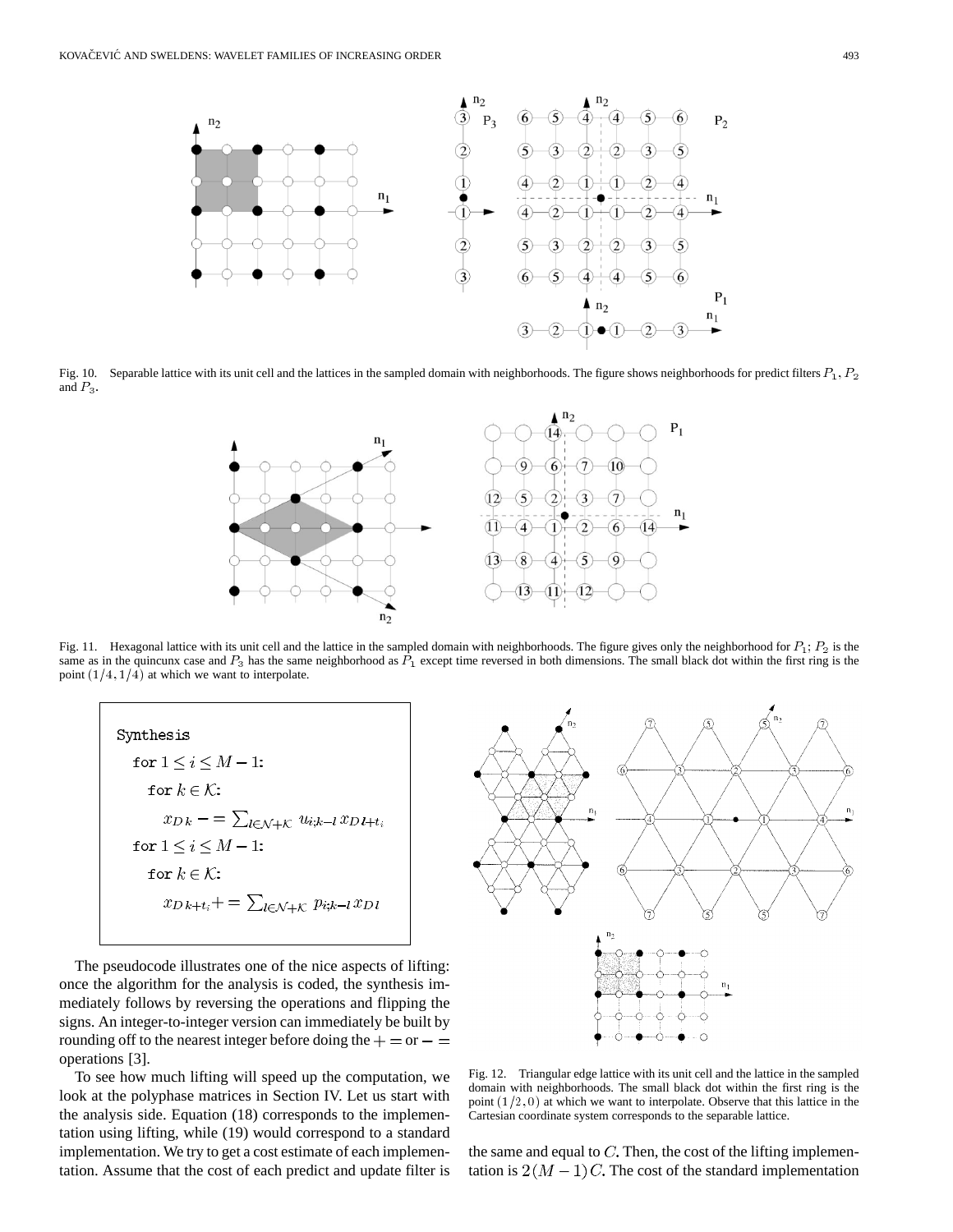

Fig. 13. Triangular face lattice with its unit cell and the lattice in the sampled domain with the neighborhoods for  $P_1$ . The small black dot within the first ring is the point  $(1/2, 0)$  at which we want to interpolate.

TABLE VIII

HEXAGONAL NEVILLE FILTERS. THE TABLE GIVES PREDICT FILTERS  $P_1$ ;  $P_2$  is THE SAME AS IN THE QUINCUNX CASE AND  $P_3(z) = z_1 P_1(1/z)$ . (The NUMBERS IN PARENTHESES GIVE THE NUMBER OF POINTS IN EACH RING. FOR SPACE REASONS, WE GIVE THE TRANSPOSED TABLE)

|       | Taps   | $\overline{4}$ | 12    | 18       | 24       |
|-------|--------|----------------|-------|----------|----------|
|       | Order  | $\overline{2}$ | 4     | 5        | 6        |
| Ring  | Numer. |                |       |          |          |
| 1(1)  |        | 9              | 342   | 14385    | 46620    |
| 2(2)  |        | 3              | 114   | 2555     | 16590    |
| 3(1)  |        | $\mathbf{1}$   | 38    | 1225     | 3500     |
| 4(2)  |        |                | $-21$ | $-1855$  | $-5250$  |
| 5(2)  |        |                | $-7$  | $-245$   | $-1260$  |
| 6(2)  |        |                | $-15$ | $-245$   | $-3570$  |
| 7(2)  |        |                | $-5$  | $-175$   | $-525$   |
| 8(1)  |        |                |       | 49       | 1036     |
| 9(2)  |        |                |       | 35       | 35       |
| 10(1) |        |                |       | 25       | 100      |
| 11(2) |        |                |       | 280      | 546      |
| 12(2) |        |                |       |          | 175      |
| 13(2) |        |                |       |          | $-105$   |
| 14(2) |        |                |       |          | 504      |
|       | Denom. | 2 <sup>4</sup> | $2^9$ | $2^{14}$ | $2^{16}$ |

TABLE IX

TRIANGULAR EDGE NEVILLE FILTERS. THE RINGS CORRESPOND TO RINGS GIVEN IN FIG. 12. THE NUMBERS IN PARENTHESES GIVE THE NUMBER OF POINTS IN EACH RING

|         | Numerator                   |     |     |       |       |      |      |      | Denominator    |
|---------|-----------------------------|-----|-----|-------|-------|------|------|------|----------------|
| Taps    | Order \ Ring 1(2) 2(2) 3(4) |     |     |       | 4(2)  | 5(4) | 6(4) | 7(4) |                |
|         |                             |     |     |       |       |      |      |      | 2 <sup>1</sup> |
| 8       |                             |     |     | -1    |       |      |      |      | 2 <sup>4</sup> |
| $^{22}$ | 6                           | 558 | 102 | $-60$ | $-46$ | $-3$ | 9    |      | $2^{10}$       |

TABLE X TRIANGULAR FACE NEVILLE FILTERS. THE RINGS CORRESPOND TO RINGS GIVEN IN FIG. 13. THE NUMBERS IN PARENTHESES GIVE THE NUMBER OF POINTS IN EACH RING

|      |                          |    | Denominator |       |      |                   |
|------|--------------------------|----|-------------|-------|------|-------------------|
| Taps | Order \ Ring $1(3)$ 2(3) |    |             | 3(6)  | 4(3) |                   |
| з    |                          |    |             |       |      |                   |
| 6    |                          | 4  | - 1         |       |      | $\frac{3^1}{3^2}$ |
| 15   | 5                        | 96 | 12          | $-16$ |      | 3 <sup>5</sup>    |

is the cost of lifting implementation plus the cost coming from the top left element in the polyphase matrix

$$
1 - \sum_{i=1}^{M-1} U_i P_i.
$$

If we use the above formula to implement this filter, the cost is  $2(M-1)C$ . The alternative is to expand the summation and then apply the expanded filter. Assuming that the neighborhoods of the predict and update filters are roughly balls in d dimensions, the cost of the expanded filter is  $2^d C$ . For low dimensions and high number of subbands this may be cheaper than  $2(M-1)C$ . In summary, on the analysis side the speed-up provided by lifting is roughly equal to

$$
1+\min\left(1,\frac{2^{d-1}}{M-1}\right).
$$

If  $2^{d-1} > M - 1$ , that is, either high dimensions or low number of subbands, the speed-up is  $2$ , otherwise it is lower. For low dimensions with high number of subbands the speed-up becomes insignificant. Separable lattices, where  $M = 2<sup>d</sup>$  form an intermediate case where the speed-up is roughly  $1.5$ . With a similar analysis on the synthesis side using (20) and (21) we see that the synthesis speed-up becomes

$$
\frac{2(M-1)+2(M-1)^2}{2(M-1)} = M.
$$

For  $d = 1$  and  $M = 2$  the speed-up on the analysis and synthesis side corresponds to the factor 2 from [15], [48]. For  $M > 2$ , the synthesis speed-up due to lifting is much higher than the analysis speed-up.

*Remark:*

One has to keep in mind that the speedup provided here is only relevant in case the filters are nonseparable. A separable filter can be implemented much faster as a succession of 1-D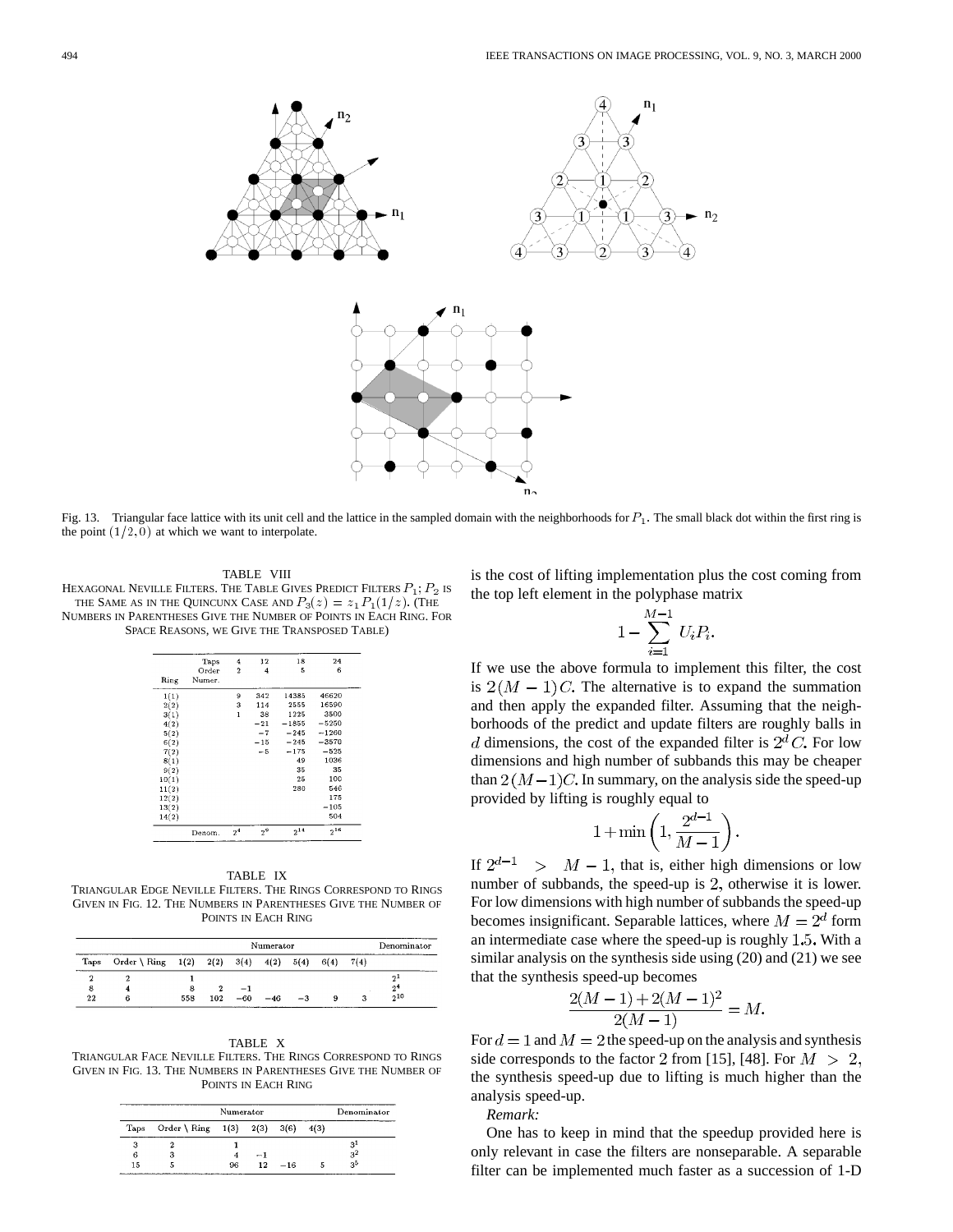filters in different dimensions. One can then use lifting as in [15] to speed up the 1-D filters. In general the Neville filters we computed are strictly nonseparable.

# ACKNOWLEDGMENT

The authors thank P. Schröder for providing them with an implementation of the de Boor–Ron algorithm, J. Mazo for improving the exposition, and J. McDonald for pointing out a mistake in the FCO lattice construction in an earlier version.

#### **REFERENCES**

- [1] R. Ansari, "Two-dimensional IIR filters for exact reconstruction in tree-structured subband decomposition," *Electron. Lett.*, vol. 23, pp. 633–634, June 1987.
- [2] A. A. M. L. Bruckens and A. W. M. van den Enden, "New networks for perfect inversion and perfect reconstruction," *IEEE J. Select. Areas Commun.*, vol. 10, no. 1, 1992.
- R. Calderbank, I. Daubechies, and B.-L. Yeo, "Wavelet transforms that map integers to integers," *Appl. Comput. Harmon. Anal*, vol. 5, no. 3, pp. 332–369, 1998.
- [4] T. Chen and P. P. Vaidyanathan, "Multidimensional multirate filters and filter banks derived from one-dimensional filters," *IEEE Trans. Signal Processing*, vol. 41, pp. 1749–1765, May 1993.
- [5] C. K. Chui, ed., *Wavelets: A Tutorial in Theory and Applications*. San Diego, CA: Academic, 1992.
- [6] C. K. Chui, J. Stöckler, and J. D. Ward, "Compactly supported boxspline wavelets," *Approx. Theory Applicat.*, vol. 8, no. 3, pp. 77–100, 1992.
- [7] A. Cohen and I. Daubechies, "Non-separable bidimensional wavelet bases," *Rev. Mater. Iberoamer.*, vol. 9, no. 1, pp. 51–137, 1993.
- [8] A. Cohen, I. Daubechies, and J. Feauveau, "Bi-orthogonal bases of compactly supported wavelets," *Commun. Pure Appl. Math.*, vol. 45, pp. 485–500, 1992.
- [9] A. Cohen, K. Gröchenig, and L. Villemoes, "Regularity of multivariate refinable functions," preprint, 1996.
- [10] A. Cohen and J.-M. Schlenker, "Compactly supported bidimensional wavelet bases with hexagonal symmetry," *Constr. Approx.*, vol. 9, no. 2, pp. 209–236, 1993.
- [11] J. H. Conway and N. J. A. Sloane, *Sphere Packings, Lattices and Groups*. Berlin, Germany: Springer-Verlag, 1992.
- [12] W. Dahmen, "Stability of mujltiscale transformations," *J. Fourier Anal. Applicat.*, vol. 2, no. 4, pp. 341–361, 1996.
- [13] I. Daubechies, "Orthonormal bases of compactly supported wavelets," *Commun. Pure Appl. Math*, vol. 41, pp. 909–996, 1988.
- [14] , *Ten Lectures on Wavelets. CBMS-NSF Regional Conf. Series in Appl. Math.*. Philadelphia, PA: Soc. Ind. Appl. Math., 1992, vol. 61.
- [15] I. Daubechies and W. Sweldens, "Factoring wavelet transforms into lifting steps," *J. Fourier Anal. Applicat.*, vol. 4, no. 3, pp. 247–269, 1998.
- [16] C. de Boor, R. A. DeVore, and A. Ron, "On the construction of multivariate pre-wavelets," *Constr. Approx.*, vol. 9, no. 2, pp. 123–166, 1993.
- [17] C. de Boor and A. Ron, "On multivariate polynomial interpolation," *Constr. Approx.*, vol. 6, pp. 287–302, 1990.
- [18] -, "Computational aspects of polynomial interpolation in several variables," *Math. Comput.*, vol. 58, pp. 705–727, 1992.
- [19] G. Deslauriers and S. Dubuc, "Interpolation dyadique," in *Fractals, Dimensions Non Entières et Applications*, Masson, Paris, 1987, pp. 44–55.
- [20] D. E. Dudgeon and R. M. Mersereau, *Multidimensional Digital Signal Processing*. Englewood Cliffs, NJ: Prentice-Hall, 1984.
- [21] N. Dyn, D. Levin, and J. Gregory, "A butterfly subdivision scheme for surface interpolation with tension control," *ACM Trans. Graph.*, vol. 9, no. 2, pp. 160–169, 1990.
- [22] R. A. Gopinath and C. S. Burrus, "On the moments of the scaling function," in *Proc. IEEE ISCAS,*, 1992, pp. 963–966.
- [23] A. Grossmann and J. Morlet, "Decomposition of Hardy functions into square integrable wavelets of constant shape," *SIAM J. Math. Anal.*, vol. 15, no. 4, pp. 723–736, 1984.
- [24] R.-Q. Ja, "Approximation properties of multivariate wavelets," *Math. Comput.*, to be published.
- [25] -, "Characterization of smoothness of multivariate refinable functions in Sobolev spaces," *Trans. Amer. Math. Soc.*, to be published.
- [26] A. C. M. Kalker and L. A. Shah, "A group theoretic approach to multidimensional filter banks: Theory and applications," *IEEE Trans. Signal Processing*, vol. 44, pp. 1392–1405, June 1996.
- [27] G. Karlsson and M. Vetterli, "Theory of two-dimensional multirate filter banks," *IEEE Trans. Acoust., Speech, Signal Processing*, vol. 38, pp. 925–937, June 1990.
- [28] J. Kovačević and M. Vetterli, "Nonseparable multidimensional perfect reconstruction filter banks and wavelet bases for  $\mathbb{R}^n$ ," *IEEE Trans. Inform. Theory*, vol. 38, pp. 533–555, Feb. 1992.
- [29] O. Labkovsky, "The extended butterfly interpolatory scheme for the generation of c2 surfaces," M.S. thesis, School Math. Sci., Tel-Aviv University, Tel-Aviv, Israel, 1996.
- [30] S. G. Mallat, "Multiresolution approximations and wavelet orthonormal bases of L2(R)," *Trans. Amer. Math. Soc.*, vol. 315, no. 1, pp. 69–87, 1989.
- [31] T. G. Marshall, "U-L block-triangular matrix and ladder realizations of subband codes," in *Proc. IEEE Int. Cconf. Acoustics, Speech, Signal Prpcessing*, vol. 3, 1993, pp. 177–180.
- [32] J. McClellan, "The design of two-dimensional filters by transformations," in *7th Annu. Princeton Conf. ISS*, Princeton, NJ, 1973, pp. 247–251.
- [33] Y. Meyer, *Ondelettes et Opérateurs, I: Ondellettes, II: Opérateurs de Calderón-Zygmund, III: (with R. Coifman), Opérateurs Multilinéaires*. Hermann, France: Cambridge Univ. Press, English translation of vol. 1, 1993.
- [34] F. Mintzer, "Filters for distortion-free two-band multirate filter banks," *IEEE Trans. Acoust., Speech, Signal Processing*, vol. ASSP-33, pp. 626–630, 1985.
- [35] L.-M. Riessell, "Wavelet multiresolution representation of curves and surfaces," *CVGIP: Graph. Models Image Process.*, vol. 58, no. 2, pp. 198–217, 1996.
- [36] S. D. Riemenschneider and Z. Shen, "Wavelets and pre-wavelets in low dimensions," *J. Approx. Theory*, vol. 71, no. 1, pp. 18–38, 1992.
- -, "Construction of compactly supported biorthogonal wavelets in  $l_2(r<sup>s</sup>)$ ", preprint, Univ. Alberta, Edmonton, Alta, Canada, 1997.
- [38]  $\frac{1}{\sqrt{2}}$ , "Multidimensional interpolatory subdivision schemes," *SIAM J. Numer. Anal.*, vol. 34, no. 6, pp. 2357–2381, 1997.
- [39] S. D. Riemenschneider and Z. Shen, *Approximation Theory and Functional Analysis*, New York: Academic, 1991.
- [40] A. Ron and Z. Shen, "Sobolev regularity of refinable functions," preprint, 1997.
- [41] G. Schuller, "A new factorization and structure for cosine modulated filter banks with variable system delay," in *Proc. Asilomar Conf. Signals, Systems, Computers*, Pacific Grove, CA, 1996.
- [42] G. D. T. Schuller and M. J. T. Smith, "New framework for modulated perfect reconstruction filter banks," *IEEE Trans. Signal Processing*, vol. 44, pp. 1941–1954, Aug. 1996.
- [43] I. Shah and T. A. C. M. Kalker, "On ladder structures and linear phase conditions for bi-orthogonal filter banks," in *Proc. ICASSP '94*, 1994, pp. 181–184.
- [44] M. J. T. Smith and T. P. Barnwell, "Exact reconstruction techniques for tree-structured subband codes," *IEEE Trans. Acoust., Speech, Signal Processing*, vol. ASSP-34, no. 3, pp. 434–441, 1986.
- [45] J. Stöckler, "Multivariate wavelets," in *Wavelets: A Tutorial in Theory and Applications*. San Diego, CA: Academic, 1992, pp. 325–326.
- [46] J. Stoer and R. Bulirsch, *Introduction to Numerical Analysis*, New York: Springer-Verlag, 1980.
- [47] G. Strang and T. Nguyen, *Wavelets and Filter Banks*. Cambridge, MA: Wellesley, 1996.
- [48] W. Sweldens, "The lifting scheme: A custom-design construction of biorthogonal wavelets," *Appl. Comput. Harmon. Anal.*, vol. 3, no. 2, pp. 186–200, 1996.
- [49] -, "The lifting scheme: A construction of second generation wavelets," *SIAM J. Math. Anal.*, vol. 29, no. 2, pp. 511–546, 1997.
- [50] W. Sweldens and R. Piessens, "Quadrature formulae and asymptotic error expansions for wavelet approximations of smooth functions," *SIAM J. Numer. Anal.*, vol. 31, no. 4, pp. 1240–1264, 1994.
- [51] D. B. H. Tay and N. G. Kingsbury, "Flexible design of multidimensional perfect reconstruction FIR 2-band filters using transformations of variables," *IEEE Trans. Image Processing*, vol. 2, pp. 466–480, Oct. 1993.
- [52] J. Tian and R. O. Wells, "Vanishing moments and biorthogonal wavelet systems," in *Mathematics in Signal Processing IV*. Oxford, U.K.: Oxford Univ. Press, 1996.
- [53] L. M. G. Tolhuizen, H. D. L. Hollimann, and T. A. C. M. Kalker, "On the realizability of bi-orthogonal M-dimensional 2-band filter banks," *IEEE Trans. Signal Processing*, vol. 43, pp. 640–648, Mar. 1995.